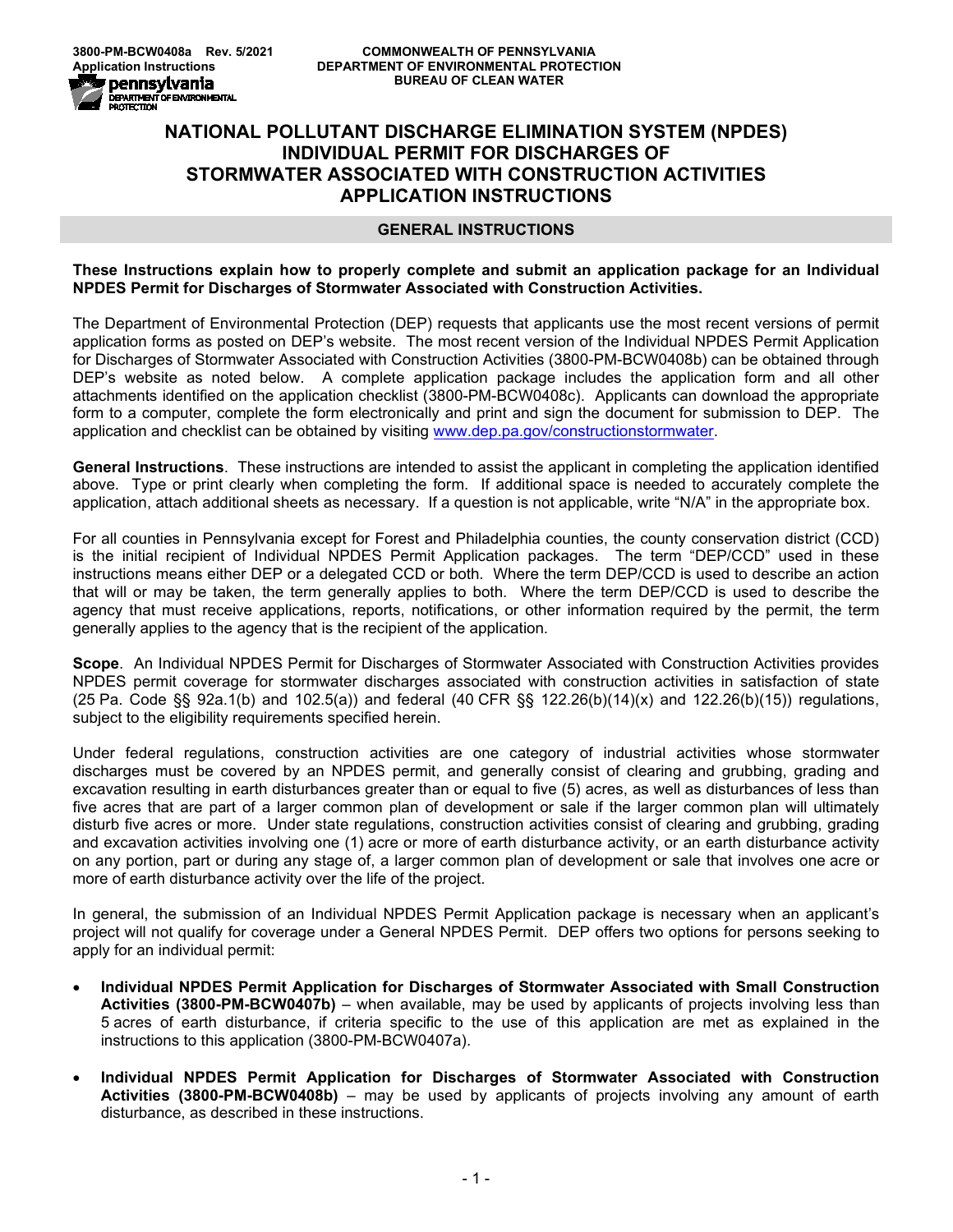**Authorized Stormwater Discharges**. The following stormwater discharges associated with construction activity are authorized under Individual NPDES Permits provided that the appropriate stormwater controls are designed, installed, and maintained by the permittee in accordance with applicable laws, regulations and guidance administered by DEP or EPA:

- 1. Stormwater discharges, including stormwater runoff, snowmelt runoff, and surface runoff and drainage, associated with construction activity as defined at 25 Pa. Code § 92a.2.
- 2. Stormwater discharges designated by DEP as needing permit coverage under 40 CFR § 122.26(a)(1)(v), 40 CFR § 122.26(b)(15)(ii) or Pennsylvania's Clean Streams Law that are associated with construction activity.
- 3. Stormwater discharges from off-site construction support activities (off-site support activities) including but not limited to concrete or asphalt batch plants, equipment staging yards, material storage areas, excavated material disposal (spoil) areas, borrow areas, stockpiling of topsoil, transfer of topsoil to other locations, and turnaround areas, provided that:
	- a. The off-site support activity is part of the same common plan of development or sale required to have permit coverage for stormwater discharges.

**NOTE 1** – If the location of an off-site support activity is not known at the time of application submission, but is located following commencement of coverage, the permittee must provide notification to DEP/CCD prior to commencing earth disturbance activities at the support activity. The permittee must develop a new or updated E&S Plan reflecting the E&S controls for the off-site support activity and submit the E&S Plan to DEP/CCD upon request. If the earth disturbance of an off-site support activity would result in an increase in the total area of earth disturbance by 10% or more compared to the original planned limit of disturbance, a Major Amendment to the permit would be required.

- b. The off-site support activity is not a commercial operation and it does not serve multiple unrelated construction sites.
- c. The off-site support activity does not continue to operate beyond the completion of the construction activity at the project site it supports and will be restored to approximate original condition.

**NOTE 2** – Temporary concrete or asphalt batch plants typically generate wastewater that may not be discharged under an Individual NPDES Permit for Discharges of Stormwater Associated with Construction Activities, unless authorized by DEP.

If an off-site support activity does not meet these three guidelines, the off-site support activity will require independent NPDES permit coverage unless the earth disturbance will be less than one acre, in which case an E&S Plan must be developed, implemented, and maintained in accordance with 25 Pa. Code § 102.4(b).

**Authorized Non-Stormwater Discharges***.* The following non-stormwater discharges associated with construction activity are authorized under Individual NPDES Permits provided that, with the exception of water used to control dust and to irrigate vegetation in stabilized areas, these discharges are not routed to areas of exposed soil on the project site and the operator complies with any applicable requirements for these discharges under the permit:

- 1. Discharges from emergency fire-fighting activities.
- 2. Fire hydrant and waterline flushings that do not contain measurable concentrations of Total Residual Chlorine (TRC).
- 3. Landscape irrigation water.
- 4. Water used to wash vehicles and equipment where cleaning agents are not used.
- 5. Water used to control dust.
- 6. External building washdown where cleaning agents are not used and external surfaces do not contain hazardous substances.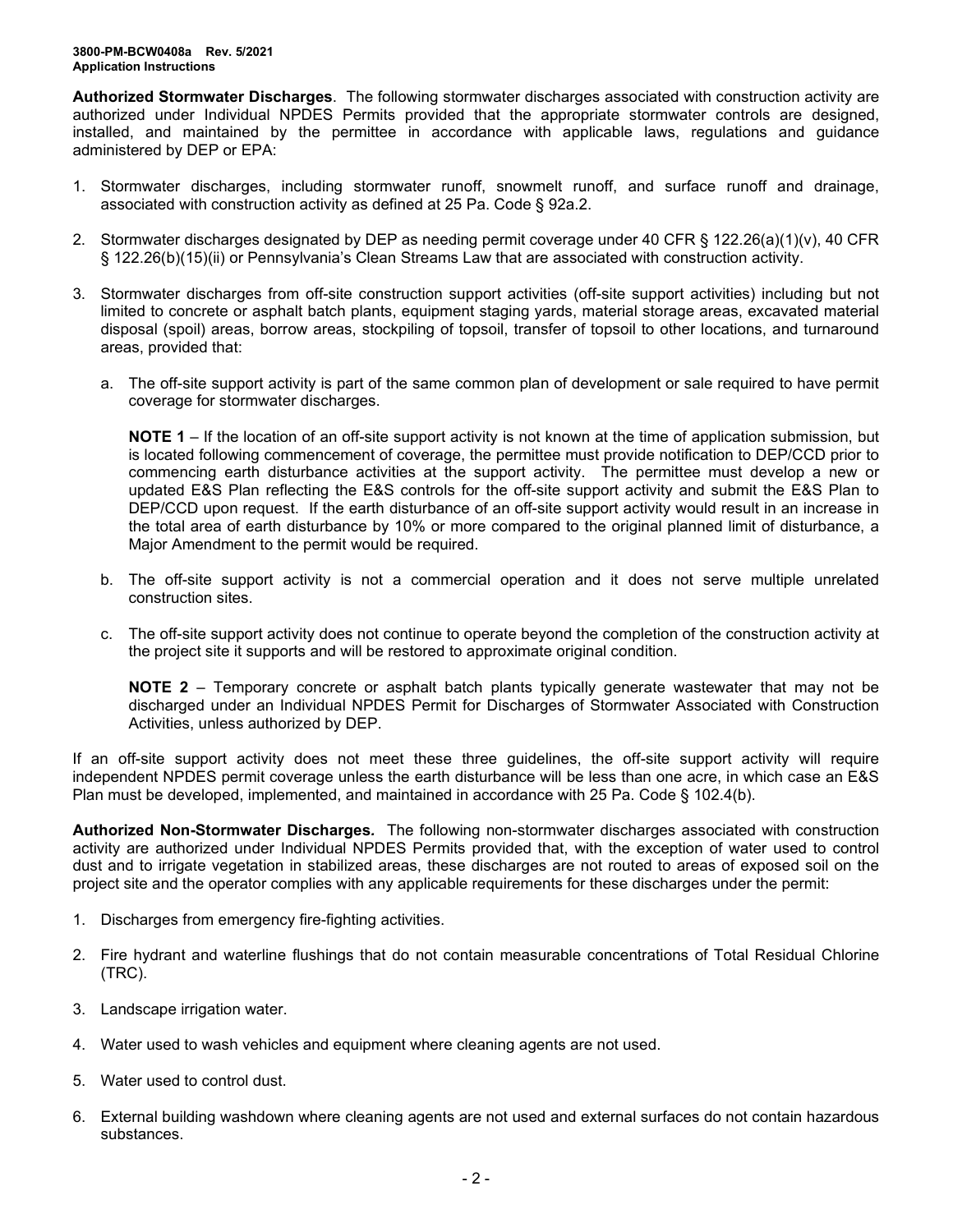- 7. Pavement wash waters, provided spills or leaks of toxic or hazardous substances have not occurred and where cleaning agents are not used if such wash waters are directed to a sediment basin or similar BMP.
- 8. Uncontaminated air conditioning or compressor condensate.
- 9. Uncontaminated, non-turbid discharges of groundwater or spring water.

**NOTE 2** – If groundwater is encountered during construction and must be diverted, groundwater that is uncontaminated may be diverted to a surface water. Groundwater is considered contaminated if it contains pollutant concentrations above water quality criteria specified in 25 Pa. Code Chapter 93.

- 10. Foundation or footing drainage where flows are not contaminated with process materials such as solvents or contain pollutants from groundwater.
- 11. Construction dewatering water that complies with the construction dewatering discharge requirements of the permit.

**Administrative Process**. A complete application package must be submitted to DEP/CCD, who will publish notice of the receipt of and the tentative decision on the application and the final action taken in the *Pennsylvania Bulletin*.

If DEP/CCD determines, upon receipt of an application package, that the application package is incomplete, DEP/CCD will notify the applicant in writing (i.e., by letter or email) prior to the end of the completeness review period. NOIs with fee payments that include insufficient funds will be considered incomplete. The applicant will have one (1) 60 calendar-day period ("deficiency correction period") to submit the necessary information or fees to make the NOI package complete. This deficiency correction period is independent of the completeness review period. Applicants may request up to a maximum 30-day extension, which may or may not be approved by DEP/CCD. Extensions must be approved in writing (i.e., by letter or email). If DEP/CCD determines that despite the receipt of additional information the application remains incomplete, DEP/CCD will notify the applicant that the application has been denied. If the applicant does not respond within the 60 calendar days, DEP/CCD will consider the application to be withdrawn by the applicant in accordance with 25 Pa. Code § 102.6(c)(2). Fees submitted as part of the application package will not be returned. The applicant may submit a new application for the same project.

**NOTE 3** – DEP/CCD will only send one incompleteness review letter.

**NOTE 4** – If DEP/CCD notifies an applicant that the application is incomplete, the applicant need only submit the information required to complete the application; resubmission of the entire application package is not required.

**NOTE 5** – If DEP/CCD determines that an application package is complete, DEP/CCD may or may not provide notification of its determination, depending on resource availability. An applicant may, however, contact DEP/CCD during the review period to verify the status of an application.

Following receipt of written notification from DEP/CCD that an application is incomplete, the applicant must provide the necessary information within the deficiency correction period. Once the necessary information is received by DEP/CCD, or otherwise following DEP/CCD's determination that an NOI is complete, the technical review phase of the review period begins:

- If there are no technical deficiencies with the application, DEP/CCD will proceed to make a tentative decision on the application, and publish notice of receipt of the application and of the tentative decision in the *Pennsylvania Bulletin*. Following a 30-day public comment period, DEP/CCD may take a final action on the application.
- If DEP/CCD determines that there are technical deficiencies that are not significant, DEP/CCD will call or email the applicant and/or consultant to resolve minor deficiencies.
- If DEP/CCD determines that there are significant technical deficiencies, DEP/CCD will provide written notification (i.e., by letter or email) to the applicant and consultant, as applicable. In general, one technical deficiency notice will be issued during the technical review period. DEP/CCD will provide, in the technical deficiency notice, a deadline by which the deficiency or deficiencies must be corrected. An applicant who desires additional time to correct deficiencies must contact DEP/CCD to request an extension and must provide an alternate date by which deficiencies will be corrected (generally up to a maximum of 30 additional days). Extensions must be approved in writing (i.e., by letter or email) by DEP/CCD.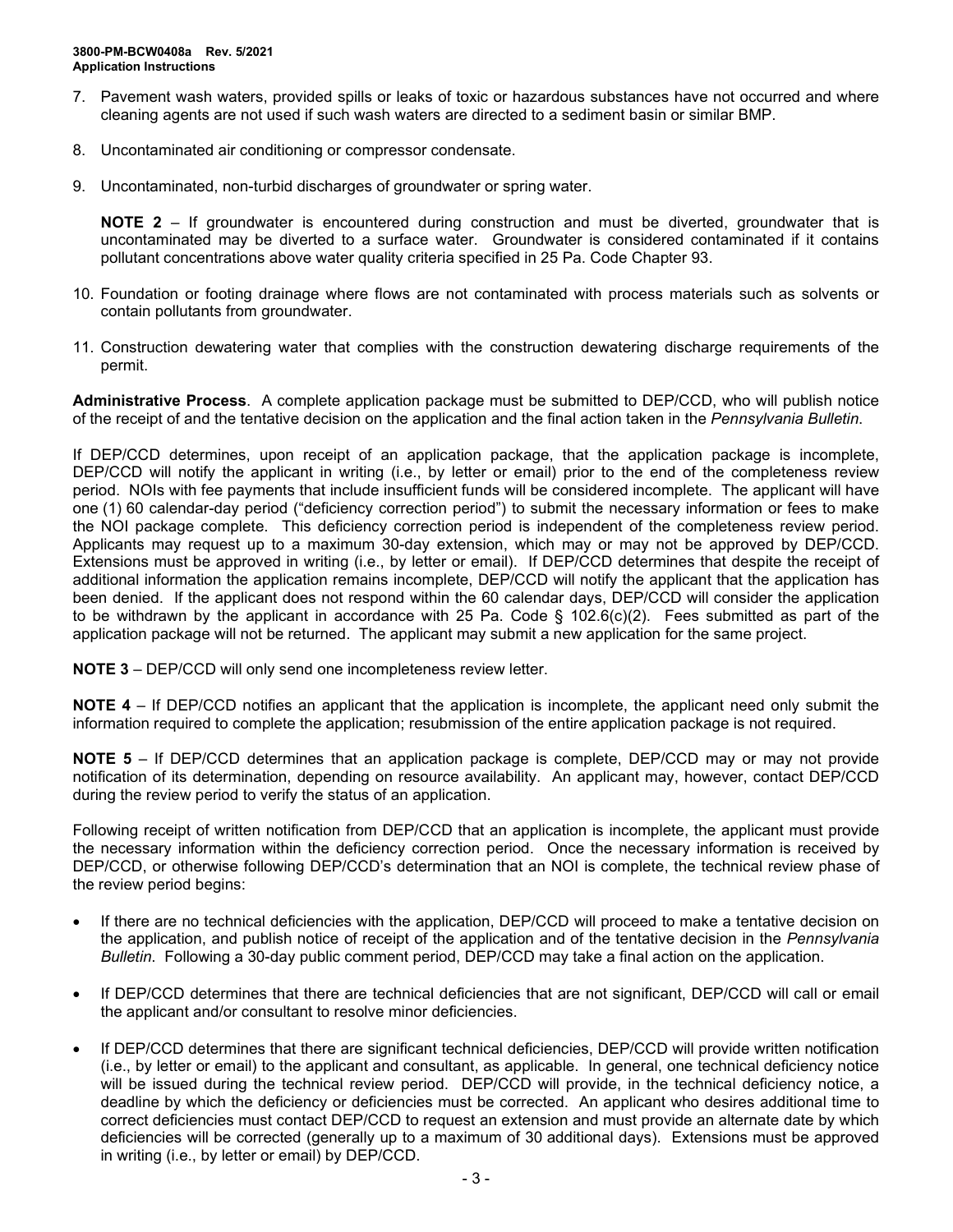- $\circ$  If the applicant responds with information to correct the significant technical deficiencies by the deadline established by DEP/CCD or by the approved extension, and if DEP/CCD determines that the submission has corrected the significant technical deficiencies, DEP/CCD will proceed to make a tentative decision on the application.
- $\circ$  If the applicant fails to respond by the deadline established by DEP/CCD or by the approved extension, the application will enter the elevated review process.
- $\circ$  If the applicant responds with information to correct the significant technical deficiencies by the deadline established by DEP/CCD or by the approved extension, and if DEP/CCD determines that the submission has not corrected the significant technical deficiencies or the submission results in additional significant technical deficiencies, the application will enter the elevated review process.

**NOTE 6** – It is the applicant's responsibility to ensure that proper quality assurance is performed when responding to technical deficiencies. For example, a change in a calculated value may result in the need to update a series of documents to reflect the change. Resubmission of all documents in the NOI package affected by the change is necessary.

Construction resulting in stormwater discharges from earth disturbances greater than or equal to one acre may commence when the following criteria have been met:

- 1. The applicant has submitted a complete application package (3800-PM-BCW0408b and required attachments) in accordance with the requirements of these application instructions.
- 2. The applicant has received the Individual NPDES Permit, signed by the appropriate DEP manager.
- 3. All other permits and approvals relating to the earth disturbance activities reported in the application, including but not limited to sewage planning approval required by the Pennsylvania Sewage Facilities Act (Act 537), if applicable, have been obtained.
- 4. A pre-construction meeting has been held unless waived by DEP/CCD, in writing.

**Pre-Application Meeting**. A pre-application meeting or call with the appropriate DEP/CCD office is encouraged, but not required, prior to submission of the application package. Applicants are encouraged to mail, fax or email DEP's Chapter 102 Pre-Application Meeting Request form [\(3800-FM-BCW0271e\)](http://www.depgreenport.state.pa.us/elibrary/GetFolder?FolderID=2713) to the appropriate DEP/CCD office to arrange for the meeting or call.

**Deadline for Application Submission**. Persons seeking a new Individual NPDES Permit must submit a complete application package at least 120 calendar days prior to the planned date for commencing construction. **Submission of an application 120 calendar days prior to the planned date for commencing construction does not imply or guarantee that DEP/CCD will be able to issue an Individual NPDES Permit on or before the end of that 120-day period**. Applicants are encouraged to apply as early as possible prior to the planned date for commencing construction and ensure the application is complete and technically adequate. In addition, persons seeking renewal of an Individual NPDES Permit must submit a complete application package at least 180 calendar days prior to the expiration date of the permit unless DEP/CCD has granted permission to submit at a later date.

**Where to Submit Application Packages**. Applicants should submit complete application packages as specified on the Individual NPDES Permit checklist (3800-PM-BCW0408c) including applicable fees to DEP/CCD as follows:

- For a project located in a single county, submit the application package to the appropriate CCD for the county, unless the project is located in Forest or Philadelphia counties, in which the application package should be submitted to DEP's Northwest, Southwest, and Southeast Regional Offices, respectively.
- For projects located in two counties, submit the application package to the appropriate CCD for the county with the greatest amount of earth disturbance, unless that county is Forest or Philadelphia, in which case the application package should be submitted to DEP's Northwest, Southwest, and Southeast Regional Offices, respectively.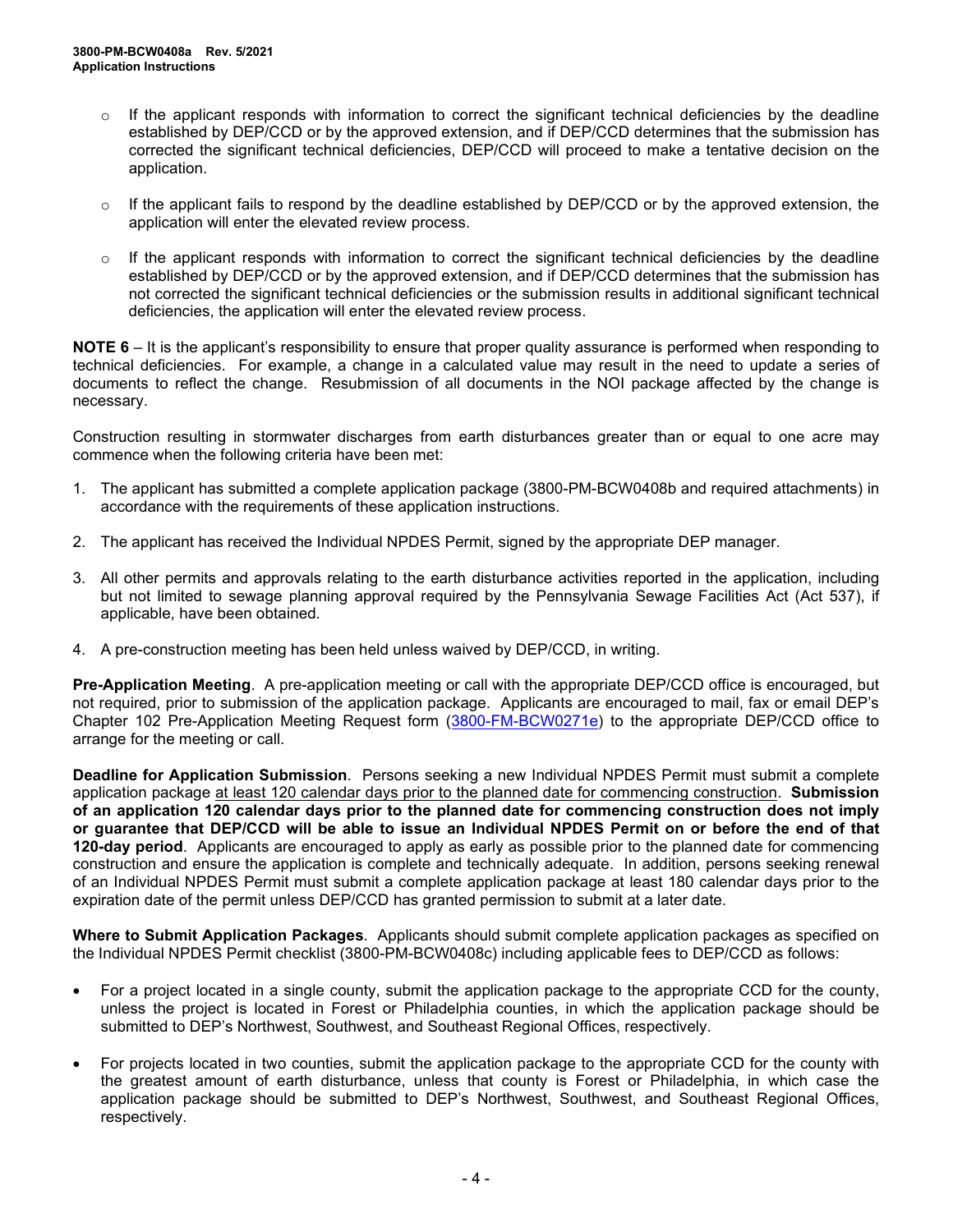- For projects located in more than two counties but within the jurisdiction of the same DEP regional office, submit the application package to the appropriate DEP regional office.
- For projects located in more than two counties that are also in the jurisdictions of two or more DEP regional offices, submit the application package to DEP's Regional Permit Coordination Office in Harrisburg.

For CCD mailing addresses, please visit the Pennsylvania Association of Conservation Districts, Inc. (PACD) website at [www.pacd.org,](http://www.pacd.org/) select "Your District" and "Find Your Conservation District." DEP regional office mailing addresses can be found at [www.dep.pa.gov](http://www.dep.pa.gov/) (select "Regional Resources").

**Application Fees**. The following fees are applicable to the submission of an Individual NPDES Permit application:

Disturbed Acreage Fee: The applicant must submit a disturbed acreage fee in the form of a check or money order with the application package. The amount of the disturbed acreage fee is determined by multiplying the number of disturbed acres (where acres is rounded to the closest whole number) by \$100. For example, if 1.5 acres will be disturbed, round to 2 acres and submit a check or money order in the amount of \$200. This fee is made payable to the Commonwealth of Pennsylvania Clean Water Fund.

Administrative Filing Fee: The applicant must submit an administrative filing fee in the form of a check or money order with the application package in the amount of \$1,500. This fee is made payable to the county Clean Water Fund for the CCD in the county where the application was submitted. If the application is submitted to DEP, then this fee is made payable to the Commonwealth of Pennsylvania Clean Water Fund.

**NOTE** 7 – The check or money order for the administrative filing fee must be separate from the check or money order for the disturbed acreage fee.

**NOTE 8** – If a CCD will be conducting the application review, additional fees may apply and a separate CCD application form may be needed. Please check the appropriate CCD website or otherwise contact the CCD for the latest fee schedule.

Fee Exemptions: In accordance with 25 Pa. Code § 102.6(b)(4), any federal or state agency or independent state commission that provides funding for program administration by DEP through the terms and conditions of a mutual agreement may be exempt from the application fees identified above. At this time, DEP, EPA, the Pennsylvania Turnpike Commission, the Pennsylvania Fish and Boat Commission, the Department of Conservation and Natural Resources, and the Pennsylvania Department of Transportation (PennDOT) are agencies that meet this requirement.

**County and Municipal Notification**. All applicants must submit County [\(3800-FM-BCW0271b\)](http://www.depgreenport.state.pa.us/elibrary/GetFolder?FolderID=2713) and Municipal [\(3800-FM-BCW0271c\)](http://www.depgreenport.state.pa.us/elibrary/GetFolder?FolderID=2713) Notification forms as attachments to the application. These forms serve two purposes: 1) to provide notice under Act 14 of planned land development activities requiring a DEP permit; and 2) to provide information to DEP/CCD concerning consistency with county and municipal plans and ordinances pursuant to Acts 67, 68 and 127 of 2000 (P.L. 483, P.L. 495, and P.L. 940)

In the event that an applicant has submitted the Notification forms to the appropriate county and municipality, but the county and/or municipality have not completed, signed and returned the forms to the applicant within 30 days, the applicant may submit the application to DEP/CCD with the following documentation: 1) copies of the County and Municipal Notification forms that were submitted to the county and municipality, in which the applicant's section is complete and signature provided; and 2) proof of receipt by the county and/or municipality (i.e., copies of returned registered mail receipts or other suitable documentation). DEP/CCD will consider county and municipal notification to be complete upon receipt of these items. If the county and/or municipality does complete and sign the Notification Form(s) and return them to the applicant prior to DEP/CCD taking a final action on the application, the applicant must submit these forms to DEP/CCD to supplement the application.

**PNDI Receipt**. Applicants for Individual NPDES Permits must submit a Pennsylvania Natural Diversity Index (PNDI) receipt with the application package along with copies of correspondence from jurisdictional agencies, if applicable. Applicants must visit [www.naturalheritage.state.pa.us,](http://www.naturalheritage.state.pa.us/) select Conservation Explorer, and utilize the PNDI Environmental Review tool to generate a PNDI receipt (draft receipts are not acceptable). The PNDI receipt must be up to date and not scheduled to expire prior to the anticipated commencement of construction. The PNDI receipt will indicate one of the following outcomes:

• **No Known Impact** – Nothing further required.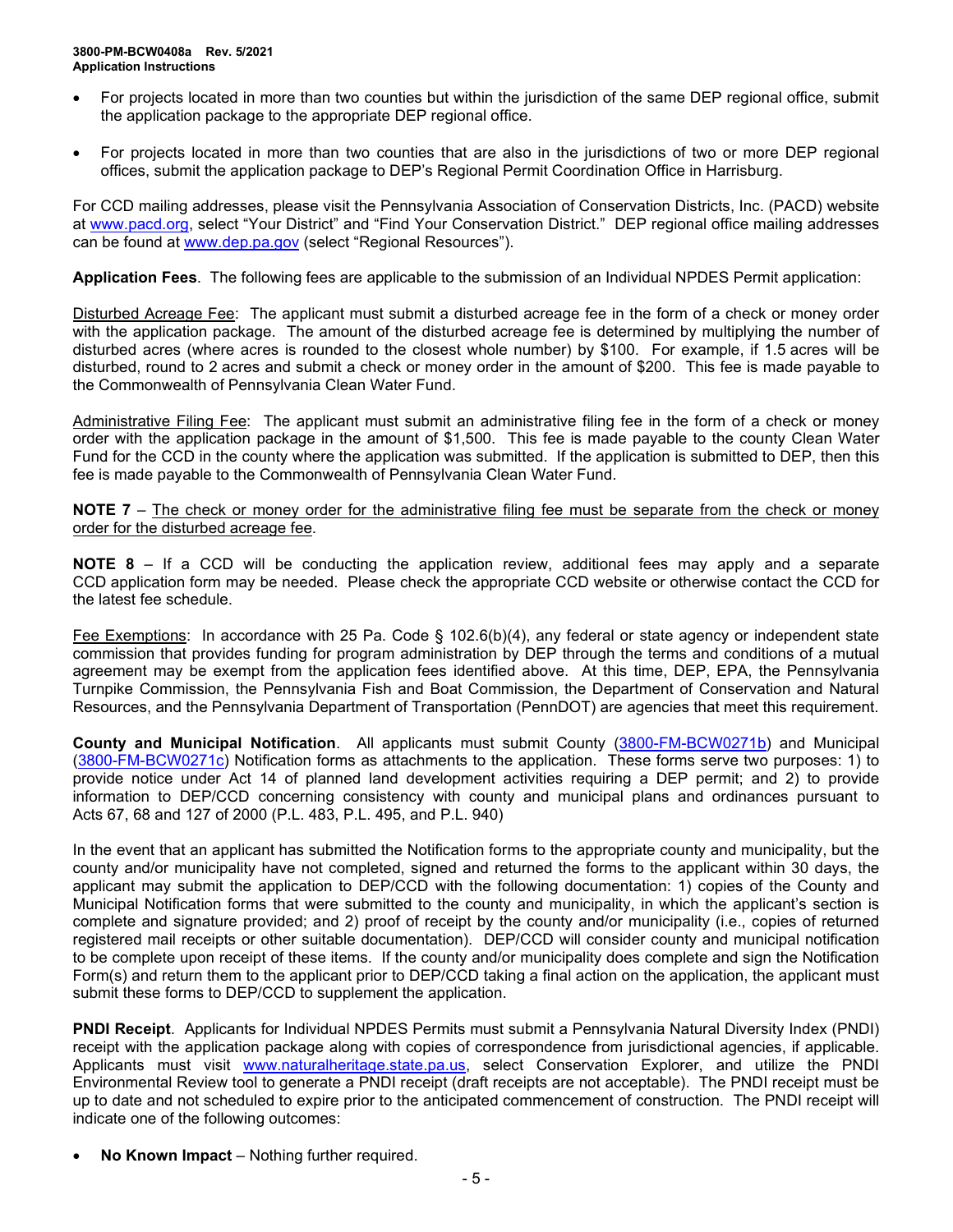- **Conservation Measures** Nothing further required.
- **Avoidance Measures** The applicant must sign the PNDI receipt, indicating that the applicant can and will fulfill the Avoidance Measures for the project, and the Avoidance Measures must be identified in the E&S and/or PCSM Plan as applicable. If the applicant cannot or chooses not to meet the Avoidance Measures, the applicant must follow the same process for Potential Impact described below.
- **Potential Impact** In addition to the PNDI receipt, the applicant must provide the clearance letter(s) from the jurisdictional agencies identified in the PNDI receipt.

It is recommended that the PNDI process be completed prior to submission of an application to avoid the potential for delays and overall project risks. However, DEP will allow for a concurrent review for applications. Under the concurrent review process, the applicant may submit the PNDI receipt with the application and then, if necessary, work on obtaining clearance letters from jurisdictional agencies identified in the PNDI receipt during the review period. DEP/CCD will not, however, issue an Individual NPDES Permit until the clearance letter(s), if applicable, are submitted to supplement the application. It is noted that clearance applies to threatened and endangered species only (i.e., not species of special concern).

**PHMC Coordination**. Applicants with projects involving earth disturbances of more than ten (10) acres must request that the Pennsylvania Historical and Museum Commission (PHMC) complete a review of cultural resources, and a copy of PHMC's clearance letter(s) must be submitted as an attachment to the application. PHMC requires the completion and submission of the Project Review Form to initiate a review by the State Historic and Preservation Office (SHPO), Environmental Review Division. For more information regarding the use and completion of the Project Review Form, please visit PHMC's website at [www.phmc.pa.gov](http://www.phmc.pa.gov/) or contact SHPO at 717-783-8946.

**Site Restoration**. Site restoration projects can be characterized by one or more of the following criteria:

• Projects that will restore the area of earth disturbance to approximate original condition or will not have impervious surfaces.

**NOTE 9** – Restoration from forest (pre-construction) to meadow (post-construction) is considered acceptable.

**NOTE 10** – Runoff flows may not be concentrated following earth disturbance where such concentrated flows did not exist prior to earth disturbance.

- Environmental enhancement projects, such as wetland mitigation projects, stormwater retrofits and stream restoration projects.
- Slope stabilization projects not associated with a road maintenance activity.
- Slope flattening, not associated with a road maintenance activity, that changes the grade of the site, but does not significantly change the runoff characteristics.
- Spoil or borrow areas that will be covered with vegetation equivalent to a meadow in good condition or will be forested/wooded.
- Land clearing and grading for the sole purpose of creating vegetated open space such as parks and fields, excluding projects that alter hydrology from pre- to post-construction conditions.
- Athletic fields (i.e., natural grass) that do not alter hydrology from pre- to post-construction conditions.
- Demolition projects where vegetation will be established and no redevelopment is planned.

When these criteria are met the project qualifies for a site restoration plan under 25 Pa. Code § 102.8(n) to satisfy PCSM Plan requirements.

**Preparedness, Prevention and Contingency Plan**. In accordance with 25 Pa. Code § 102.5(l), a person shall prepare and implement a Preparedness, Prevention and Contingency (PPC) Plan when storing, using or transporting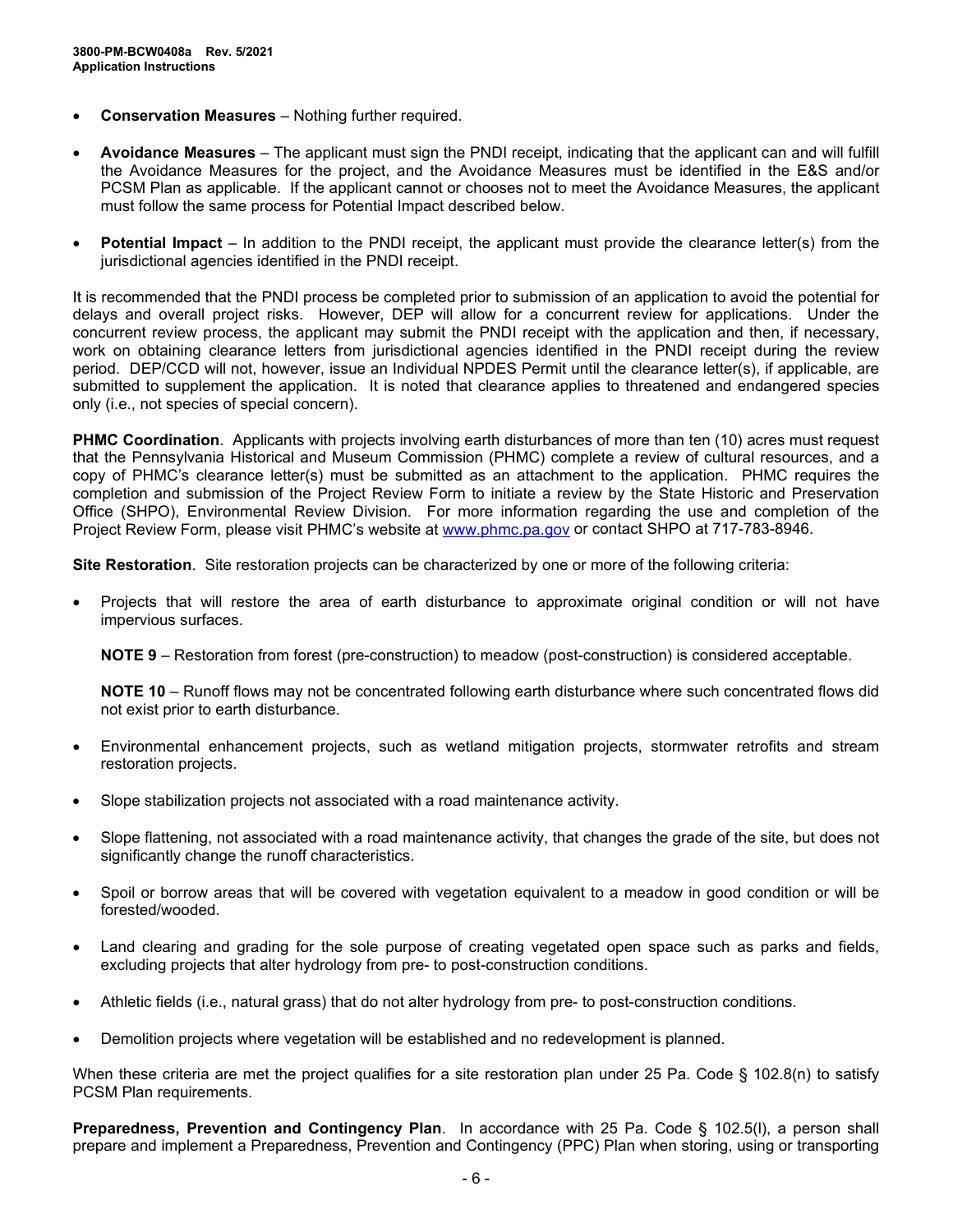#### **3800-PM-BCW0408a Rev. 5/2021 Application Instructions**

materials including: fuels, chemicals, solvents, pesticides, fertilizers, lime, petrochemicals, wastewater, wash water, core drilling wastewater, cement, sanitary wastes, solid wastes or hazardous materials onto, on or from the project site during earth disturbance activities. Submission of a PPC Plan is not required with the application, but must be made available to DEP/CCD upon request (e.g., as part of a site inspection) if the materials listed above are stored, used, or transported.

**Operators / Co-Permittees**. In accordance with 25 Pa. Code § 102.5(h), operators who are not the permittee shall be co-permittees. An operator is a person who has oversight responsibility of earth disturbance activities on a project site or a portion thereof who has the ability to make modifications to the E&S Plan, the PCSM Plan or site specifications and/or has day-to-day operational control over earth disturbance activities to ensure compliance with the E&S or PCSM Plans.

For example, if a gas station/convenience store company submits an application package and the package is approved by DEP/CCD, the gas station/convenience store company becomes the permittee. If the gas station/convenience store company hires a general contractor to oversee site construction, the general contractor becomes an operator. The general contractor may then hire an excavating company to handle the bulk earth disturbance, who also becomes an operator. However, if the general contractor hires an electrical contractor to install an underground electric line, the electrical contractor would not become an operator.

If operator(s) are known by the applicant at the time of application submission, the operator(s) should be identified on and sign the application. Upon permit issuance, the operator(s) identified in the application will become copermittee(s). Following approval of coverage, every time an operator is selected for a project with an Individual NPDES Permit, the permittee(s) and the operator(s) must complete and sign the Co-Permittee Acknowledgement form [\(3800-FM-BCW0271a\)](http://www.depgreenport.state.pa.us/elibrary/GetFolder?FolderID=2713) prior to commencing earth disturbance work. These forms must be retained by the permittee(s) and must be sent to the appropriate DEP/CCD office prior to the co-permittee commencing earth disturbance work. If an operator completes their job responsibilities, the operator may elect to terminate its responsibilities under the Individual NPDES Permit prior to submission of a Notice of Termination (NOT) by the permittee by completing and signing a Co-Permittee Liability Release form [\(3800-FM-BCW0271\)](http://www.depgreenport.state.pa.us/elibrary/GetFolder?FolderID=2713). These forms must also be signed and retained by the permittee and must be sent to the appropriate DEP/CCD office when the forms are fully signed.

**Amendments to Approved Coverage**. Following commencement of coverage under an Individual NPDES Permit, construction plans may change, and an amendment to the permit may be necessary. For the types of changes that qualify for Major and Minor Amendments and the application requirements for the amendments, refer to DEP's [Frequently Asked Questions \(FAQ\) for](http://files.dep.state.pa.us/Water/BPNPSM/StormwaterManagement/ConstructionStormwater/Chapter_102_Permit_Amendments_FAQ.pdf) Chapter 102 Permit Amendments. Permittees who are unsure whether proposed changes constitute a Major or Minor Amendment should contact the appropriate DEP/CCD office.

**Off-Site Support Activities**. Off-site support activities are not required to be contiguous to the project site to be covered by an Individual NPDES Permit. If the permittee plans to utilize multiple off-site support activity locations, earth disturbances resulting from these off-site support activities are cumulative if they are located no more than onequarter (0.25) mile apart. If located more than one-quarter mile apart, activities at off-site support locations are considered discrete construction activities, unless contiguous to the project site. For example, the construction of a new road will involve three off-site staging and material handling areas. Two areas are located within 1,000 feet of each other, and the third will be located one-half mile away and not contiguous to the road project site. Earth disturbance associated with the two areas within 1,000 feet of each other will be considered part of the original project site disturbance, while the third area will be considered a standalone construction site, subject to E&S controls and a permit if necessary.

For off-site support activities that discharge wastewater, the permittee must apply for and obtain an Individual NPDES Permit under Chapter 92a, unless otherwise authorized by DEP.

**Earth Disturbance Threshold**. Other than agricultural plowing and tilling, animal heavy use areas, timber harvesting, oil and gas, and road maintenance activities, DEP considers earth disturbances exceeding 0.99 acre as needing NPDES permit coverage due to the likelihood that actual earth disturbance during construction will meet or exceed the one-acre threshold for a permit under 25 Pa. Code § 102.5. For example, proposed earth disturbances of 0.999, 0.995 and 0.991 acre will be rounded up to one acre and a permit would be required. Disturbances of 0.99 acre and smaller would not require a permit, unless part of a portion, part, or stage of a larger common plan of development or sale or otherwise required by DEP in accordance with federal regulations.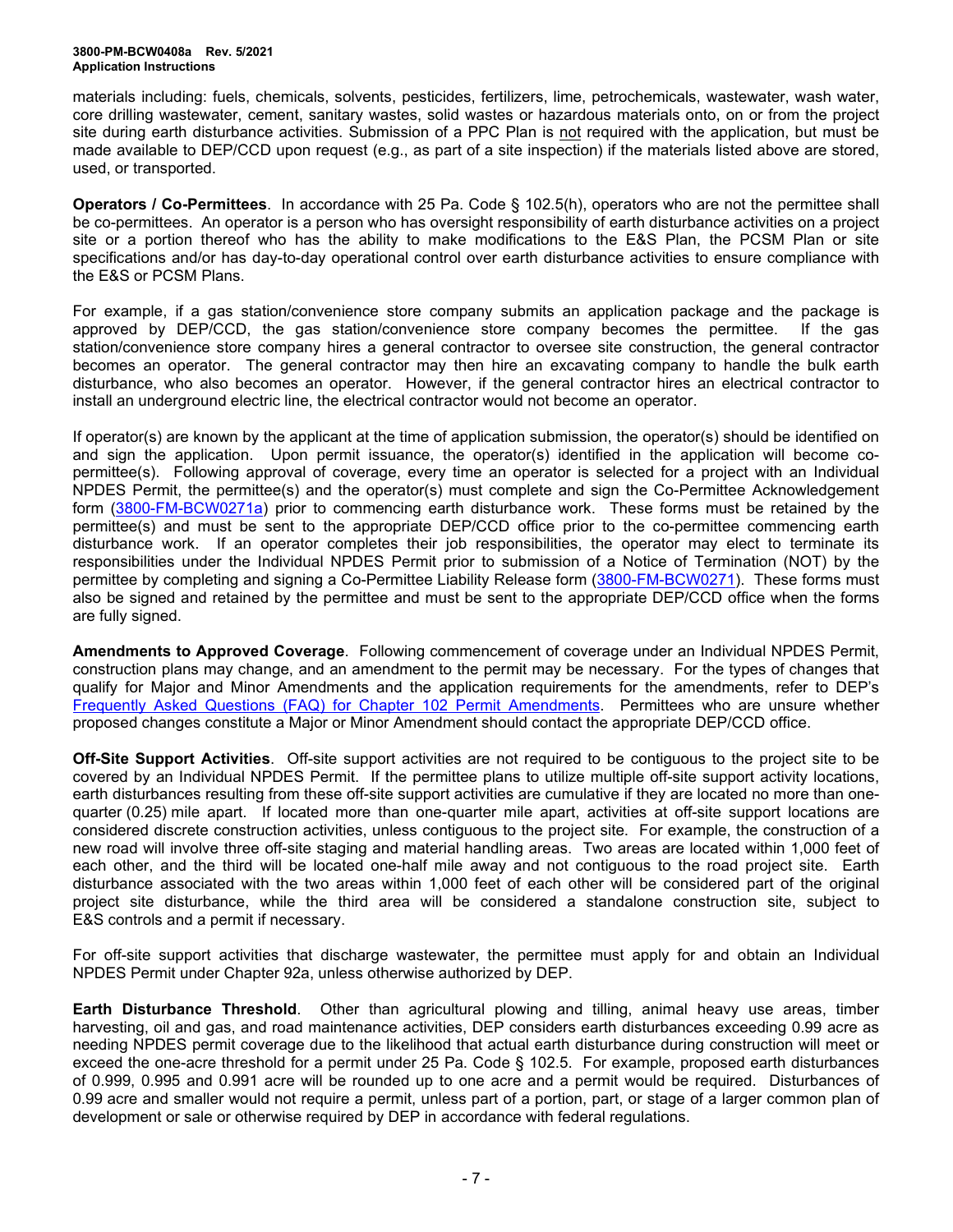**Area of Earth Disturbance**. Applicants must calculate the area of earth disturbance based on the area associated with earth disturbance activity as defined in 25 Pa. Code § 102.5. The area of earth disturbance does not include areas used for temporary storage of materials, products or equipment associated with a project involving earth disturbance if the storage activity in itself does not disturb the land. For example, the temporary use of a field to store pipe and related materials for utility construction does not constitute an earth disturbance if the field is not disturbed prior to, during or following the storage activity.

**E&S Requirements for Runoff from Off-Site Areas**. For E&S purposes, a person proposing an earth disturbance activity must minimize the potential for accelerated erosion and sedimentation due to stormwater runoff from 1) the project site, and 2) all areas outside of the project site (i.e., off-site areas) in which stormwater flows onto the project site.

- If stormwater from off-site areas is diverted around a project site, the person proposing an earth disturbance activity is responsible for ensuring adequate BMPs are installed and maintained to prevent accelerated erosion concerns at the location where such stormwater is diverted and discharged to, unless the responsibility is agreed to by a different party. Such agreement must be retained by the permittee and made available to DEP/CCD upon request.
- If off-site stormwater is diverted to a storm sewer, the person proposing an earth disturbance is responsible for acquiring permission to discharge to the storm sewer. Such permission must be retained by the permittee and made available to DEP/CCD upon request.
- If off-site stormwater is diverted to a surface water, the person proposing an earth disturbance activity, or a different party if agreed to, must ensure measures are taken to prevent accelerated stream bank erosion, downstream flooding, deposition of pollutants, or other impacts that may cause or contribute to an impairment of the surface water. Such measures and demonstration should be included in the E&S Plan attached to the application.

**PCSM Requirements for Runoff from Off-Site Areas**. For PCSM purposes, a person proposing an earth disturbance activity that requires permit coverage must manage stormwater for volume, rate, and water quality across the project site and all off-site areas in which stormwater flows onto the project site.

- For runoff from off-site areas that is diverted around a project site or diverted to a storm sewer or a surface water, follow E&S requirements identified above.
- Runoff from off-site areas that is not diverted around a project site must be managed by the person proposing an earth disturbance activity. Calculations relating to volume, water quality, and peak rate do not need to include off-site stormwater in order to demonstrate compliance with Chapter 102; however, the design of BMPs must include consideration of the receipt of any off-site stormwater. For example, a BMP may include a bypass to release a volume of water equivalent to the volume received from off-site sources, as long as measures are taken to prevent accelerated stream bank erosion, downstream flooding, deposition of pollutants, or other impacts that may cause or contribute to an impairment.

**Common Plan of Development or Sale**. A common plan of development or sale may be considered any announcement or piece of documentation (e.g., sign, public notice or hearing, advertisement, drawing, permit application, zoning request, computer design) or physical demarcation (e.g., boundary signs, lot stakes, surveyor markings) indicating construction activities may occur on the same or contiguous tax parcels. For DEP's approach to Chapter 102 permitting of common plans of development or sale, refer to DEP's [Frequently Asked Questions \(FAQ\)](http://files.dep.state.pa.us/Water/BPNPSM/StormwaterManagement/ConstructionStormwater/Common_Plan_FAQ.pdf)  [for Chapter 102 Common Plan of Development or Sale.](http://files.dep.state.pa.us/Water/BPNPSM/StormwaterManagement/ConstructionStormwater/Common_Plan_FAQ.pdf)

**NOTE 11** – Where DEP/CCD determines that an entity has sold property to others in the interests of eliminating the need for a permit for an earth disturbance activity involving a larger common plan of development or sale, DEP/CCD may require the person proposing to conduct the earth disturbance activity to apply for and obtain a permit prior to commencing the earth disturbance activity.

**General Information Form**. DEP's General Information Form (GIF) [\(0210-PM-PIO0001\)](http://www.depgreenport.state.pa.us/elibrary/GetFolder?FolderID=4743) must be completed and attached to the application and must indicate other permits that are necessary for the project, as applicable.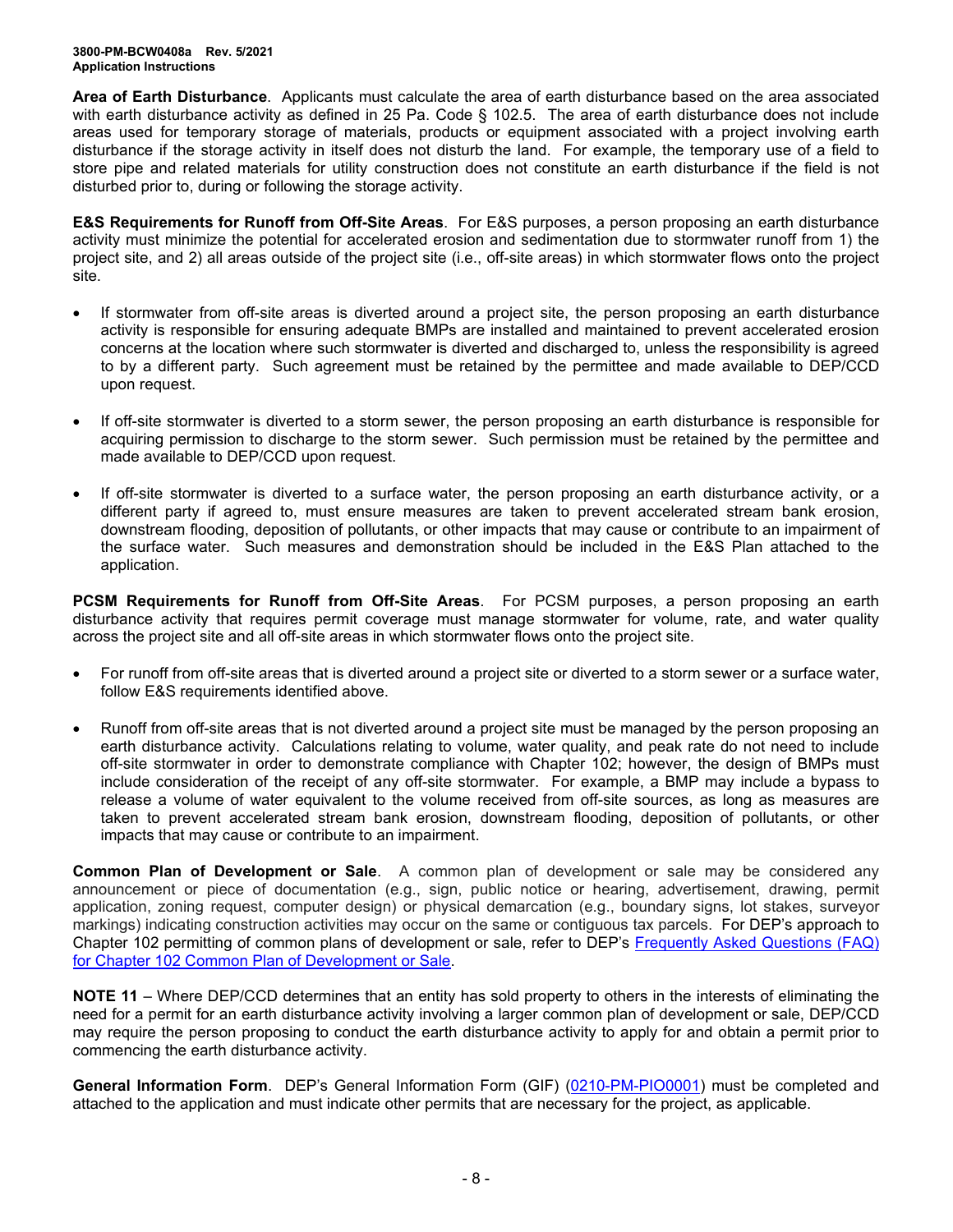**NOTE 12** – If there are co-applicants, complete the GIF in its entirety and attach additional sheets for the Client Information and Certification sections to address all co-applicants (i.e., the GIF submitted with the application must include Client Information for all co-applicants and all co-applicant signatures). If DEP/CCD issues an individual permit, the co-applicants will become co-permittees.

**Other Requirements**. The applicant should contact DEP/CCD if clarification of application requirements is needed. A permittee is expected to download and utilize DEP's Chapter 102 Site Inspection Report [\(3800-FM-BCW0271d\)](http://www.depgreenport.state.pa.us/elibrary/GetFolder?FolderID=2713) throughout construction; alternative formats containing identical information are acceptable. The permittee will be required to submit an NOT [\(3800-PM-BCW0229b\)](http://www.depgreenport.state.pa.us/elibrary/GetFolder?FolderID=3668) following completion of the earth disturbance activity and permanent stabilization.

In addition, the permittee may require the use of other DEP forms throughout construction, including but not limited to:

- [3800-FM-BCW0271](http://www.depgreenport.state.pa.us/elibrary/GetFolder?FolderID=2713) Co-Permittee Liability Release form. May be used by an operator that is a co-permittee, or any other co-permittee, to report termination of responsibility under a permit. May not be used by the applicant identified on the Individual NPDES Permit Application.
- [3800-FM-BCW0271a](http://www.depgreenport.state.pa.us/elibrary/GetFolder?FolderID=2713) Co-Permittee Acknowledgement form. Must be used when an operator will commence earth disturbance activities and must be a co-permittee.
- [3800-PM-BCW0041](http://www.depgreenport.state.pa.us/elibrary/GetFolder?FolderID=3665) Application for NPDES or WQM Permit Transfer. Must be used when the applicant identified on the Individual NPDES Permit Application, who becomes the permittee, elects to transfer permit coverage to another person.
- [3000-FM-OWP0100](http://www.depgreenport.state.pa.us/elibrary/GetDocument?docId=1445675&DocName=PA%20STREAM%20BUFFER%20TRACKING%20FORM.PDF%20%20%3Cspan%20style%3D%22color%3Agreen%3B%22%3E%3C%2Fspan%3E%20%3Cspan%20style%3D%22color%3Ablue%3B%22%3E%3C%2Fspan%3E) PA Stream Buffer Tracking form. Must be used when the applicant will utilize a riparian forest buffer.

If any of these situations apply, these forms would be submitted to the DEP/CCD office in which the application was submitted.

In addition, prior to construction the permittee must ensure that all other necessary permits and approvals associated with the construction and earth disturbance activities have been obtained, including Act 537 sewage planning approvals where applicable. A pre-construction meeting must be held prior to construction, unless waived by DEP/CCD.

## **APPLICATION – GENERAL INFORMATION**

The application form, including required attachments, must be completed in its entirety in accordance with these instructions for all new projects (i.e., when the Application Type is "New").

For an Application Type of Major Amendment, the entire application must be completed in accordance with these instructions and any new or updated information must be in bold text or otherwise highlighted for the reviewer.

For an Application Type of Minor Amendment, the General Information, Compliance History, and the Certification for Permit Applicants sections must be completed, at a minimum. Additionally, any other section of the application must be completed if the information contained within that section has been updated as part of the amendment, and the updated information must be in bold text or otherwise highlighted for the reviewer.

For an Application Type of Renewal, the General Information, Compliance History, and the Certification for Permit Applicants sections must be completed. Additionally, the permittee must 1) attach a letter specifying that the previously approved E&S and PCSM Plans have not been revised and an indication of what work has been completed and what work remains on the project site, and 2) submit an updated GIF (Client Information and Certification sections only).

- 1. **Applicant Name(s)**. Enter the Applicant Name(s) as it appears on the GIF in the Client section (Organization Name or Registered Fictitious Name).
- 2. **Application (Appl.) Type**. Check the appropriate box to indicate whether the application is for a new project (new earth disturbance not covered by an existing DEP/CCD-issued Chapter 102 permit), renewal of an existing Chapter 102 permit, a Major Amendment, or a Minor Amendment. If the box for Renewal, Major Amendment or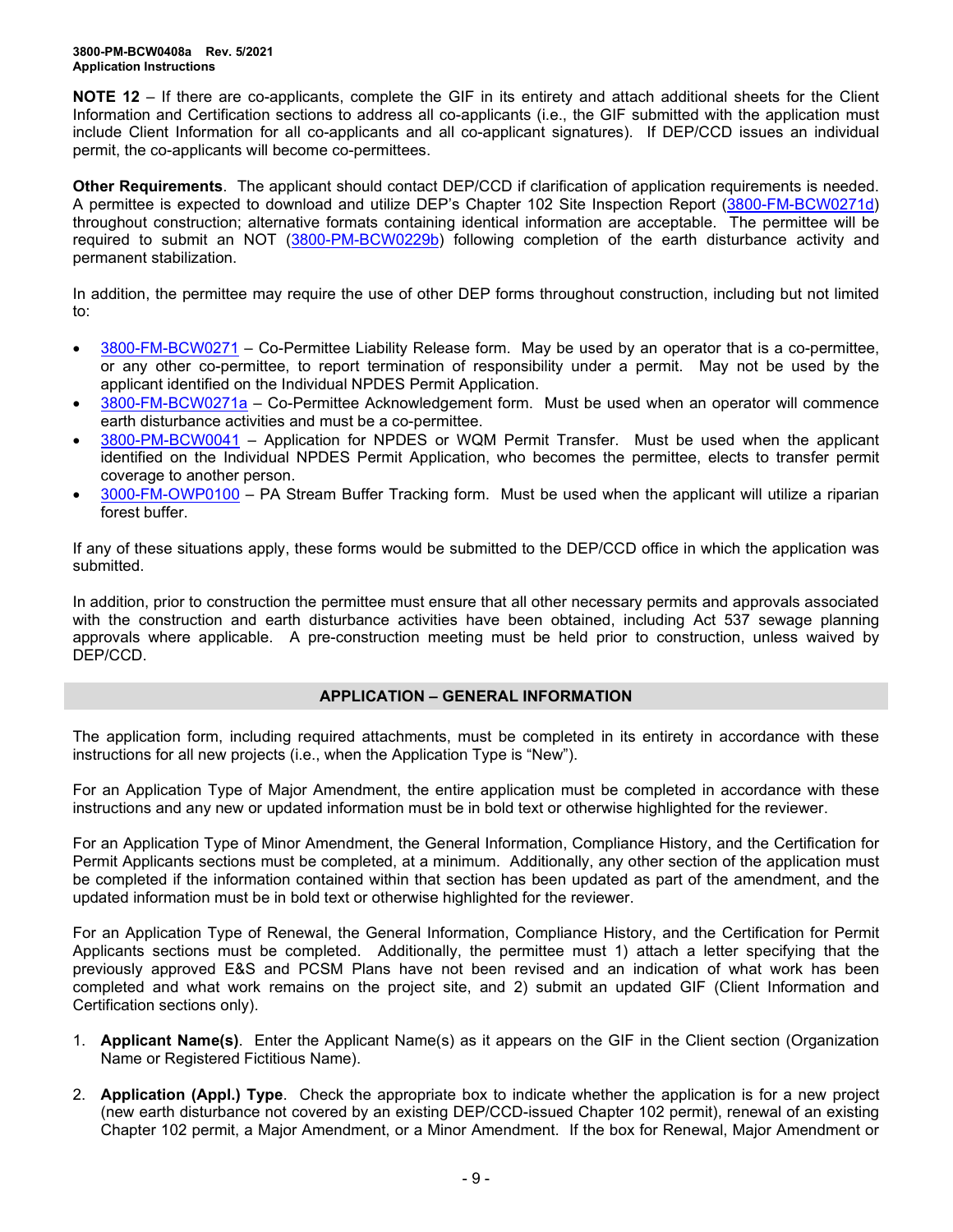Minor Amendment is checked, enter the Permit ID Number of the permit coverage the applicant seeks to renew or amend.

- 3. **Primary NAICS Code**. Provide the appropriate six-digit North American Industry Classification System (NAICS) code that represents the primary economic activity of the project site. The NAICS codes can be found on the NAICS section of the U.S. Census Bureau's website at [www.census.gov/eos/www/naics](http://www.census.gov/eos/www/naics) (the "Downloads" list on the left side of the screen contains the most recent list).
- 4. **Additional NAICS Code(s)**. Provide any other applicable six-digit NAICS code(s) that represents the economic activity of the project site. More than one six-digit code may be entered into the box provided.
- 5. **Project Description**. Enter a brief narrative of the project in the space provided or otherwise submit an attachment with a description of the project. Explain the purpose of the earth disturbance activities and construction objectives for the project.

**NOTE 13** – For applications associated with amendments, provide a detailed description of the changes to the project being sought under the amendment.

- 6. **Site Restoration**. Check the box if the project meets the criteria of a site restoration project as identified in these instructions across the entire project site.
- 7. **Antidegradation Analysis Module 3**. Check the box if there will be any discharges during or following construction to surface waters with a designated or existing use of High Quality (HQ) or Exceptional Value (EV) under 25 Pa. Code Chapter 93, including EV wetlands, and the Antidegradation Module 3 has been completed and is attached to the application (required for discharges to special protection waters).
- 8. **Riparian Buffer Module 4**. Check the box if earth disturbance or the project site boundary will extend to within 150 feet of a perennial or intermittent river, stream, creek, lake, pond or reservoir with a designated use of HQ or EV under 25 Pa. Code Chapter 93, and the Riparian Buffer Module 4 has been completed and is attached to the application (required for earth disturbance or project sites within 150 feet of special protection waters identified at 25 Pa. Code § 102.14(a)).
- 9. **Common Plan of Development or Sale**. Check the box if the project is part of a larger common plan of development or sale. If checked, specify the anticipated number of phases in the project and the number of phases that have already been completed, currently under construction, or currently under an existing permit (amendments only). For the purpose of this question, the term "phase" is used to describe a portion of a common plan of development or sale that is incorporated into Individual NPDES Permit coverage following initial approval through a major amendment to that coverage.

## **APPLICATION – PROJECT SITE INFORMATION**

- 1. **Project Site Name**. Report the name of the site at the specific physical location or the name that the project will be known by. For example, "Smith Farm Site" or "ABC Commercial Development Site". If this is a phased project, the Project Site Name should not include the phase number (e.g., "Rustic Farms" as opposed to "Rustic Farms – Phase 1").
- 2. **Total Project Site Area**. Report the total area of the project site, in acres. A project site is the entire area of activity, development, lease, or sale including: 1) the area of an earth disturbance activity, 2) the area planned for an earth disturbance activity, and 3) other areas which are not subject to an earth disturbance activity.
- 3. **Project Site Impervious Area – Pre-Construction**. Report the area of impervious surface within the Total Project Site Area prior to construction, in acres, and list the percentage of impervious area relative to the Total Project Site Area. Note that the actual impervious area is requested rather than the impervious remaining after application of 25 Pa. Code § 102.8(g)(2)(ii).
- 4. **Project Site Impervious Area – Post-Construction**. Enter the area of impervious surface within the Total Project Site Area following construction, in acres, and list the percentage of impervious area relative to the Total Project Site Area.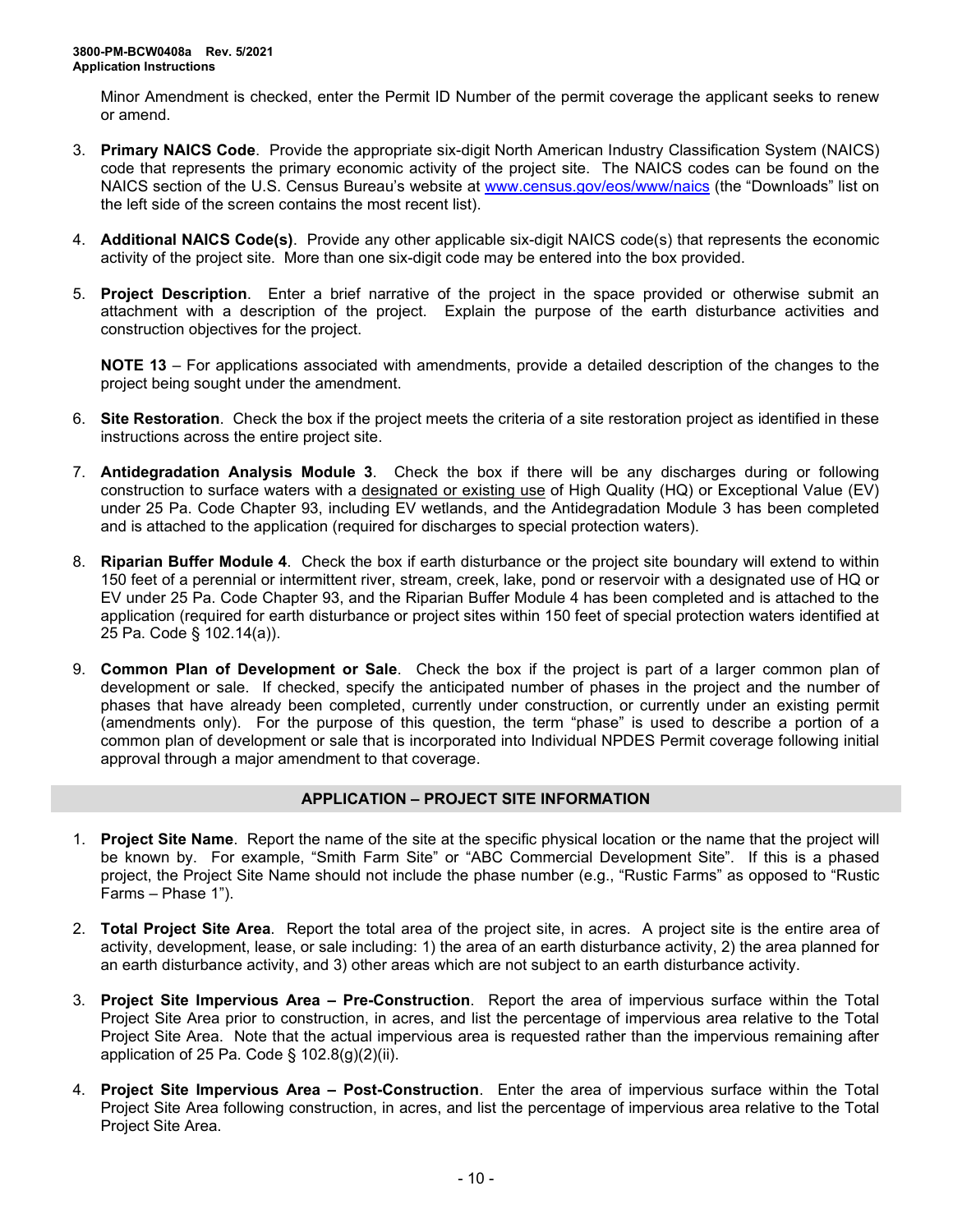5. **Hydric Soils or other wetland features are present within the Project Site**. Select the box for Yes if there are hydric soils or other wetland features located within the Total Project Site Area, otherwise select the box for No.

If Yes to question #5, identify that a wetland determination, conducted in accordance with DEP procedures, has been attached to the application.

**NOTE 14** – The application may be deemed incomplete without the inclusion of a wetland determination if the answer to question #5 is Yes.

- 6. **County and Municipality**. Indicate the county and municipality in which the site is located. Check the appropriate box to identify the type of municipality entered (i.e., city, borough, township).
- 7. **Additional County and Municipality**. If the project site is located in more than one municipality and/or county, enter the additional county and municipality. If the project site is located in more than two municipalities and/or counties, attach a sheet to the application specifying all municipalities and counties in which the project site is located.
- 8. **Site Location Address**. Provide the physical address of the location where the permitted activities will occur, if available. PO Box Numbers are not acceptable for site location information.

**NOTE 15** – If there is no physical address of the location (e.g., "1549 East End Road"), then the distance (in miles) and direction (e.g., north, south, east, west) should be identified from the nearest intersection (e.g., "Steeple Chase Drive, 0.5 mi. south of intersection with Roberts Road"). For linear projects that do not have a physical address, use the project center point and provide the name of the nearest road.

9. **Site Location City, State, ZIP**. Report the city (or municipality), state and ZIP code (including 4-digit extension) of the project site location, if available.

## **APPLICATION – OPERATOR INFORMATION**

If known at the time the application is submitted, the applicant should identify all persons who: 1) have oversight responsibility of earth disturbance activities on the project site or a portion thereof; 2) have the ability to make modifications to the E&S Plan, the PCSM Plan or site specifications; and/or 3) have day-to-day operational control over earth disturbance activities to ensure compliance with the E&S or PCSM Plans. All such persons are considered operators and will be considered co-permittees if DEP/CCD issues the individual permit. There is space provided for up to two operators; if a project will have more than two operators, the applicant should attach additional sheets to the application.

- 1. **Operator Name**. Identify the name of the organization or individual who is considered an operator.
- 2. **Contact Name**. If the operator is an organization, list an individual whom may be contacted by DEP/CCD.
- 3. **Operator Address**. Provide the mailing address of the operator.
- 4. **Operator Phone**. Enter the phone number for the operator identified as the contact.
- 5. **Operator City, State, ZIP**. Enter the city, state, and zip (including 4-digit extension) of the operator's address.
- 6. **Operator's Role in Project**. Check the appropriate box to indicate whether the operator is a General Contractor, Consultant or Excavation Contractor. Select the box for Other if none of these apply.
- 7. **Operator's Responsibilities**. Briefly describe the responsibilities of the identified operator during the earth disturbance activities (e.g., bulk earthmoving, PCSM BMP installation).

If an operator is unknown at the time the application is submitted, the permittee will be responsible for ensuring that new operators selected following permit coverage complete and sign the Co-Permittee Acknowledgement Form for Chapter 102 Stormwater Permits [\(3800-FM-BCW0271a\)](http://www.depgreenport.state.pa.us/elibrary/GetFolder?FolderID=2713).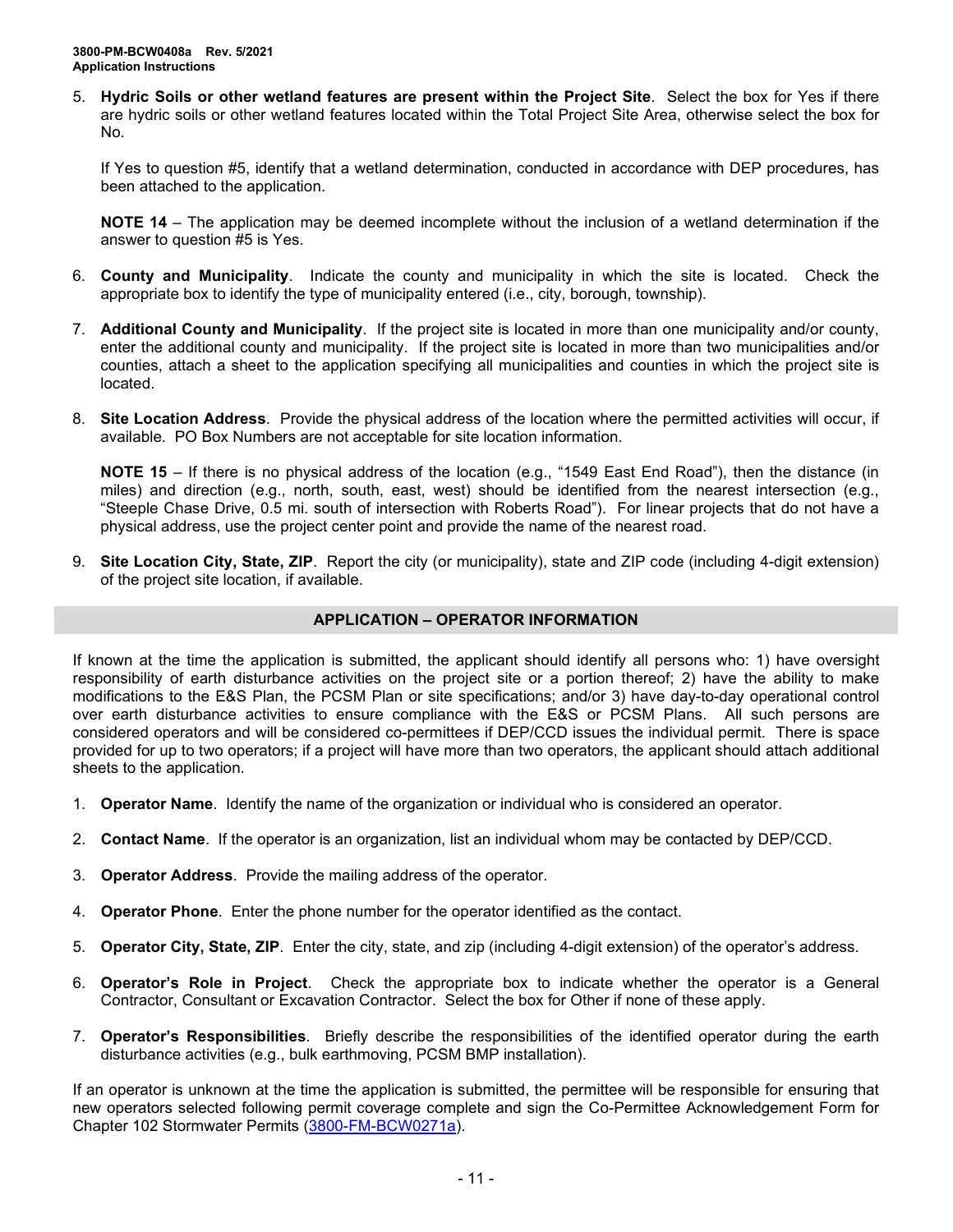## **APPLICATION – EARTH DISTURBANCE INFORMATION**

1. **Total Earth Disturbance Area**. Report the total area of earth disturbance in acres and square feet (sf). Include the area associated with all off-site support activities that are part of the project and are not independent construction sites if these areas have been identified at the time of application submission. When reporting Total Earth Disturbance Area in acres, report to the nearest one-hundredth of an acre. Per the Earth Disturbance Threshold section of these instructions, acreage between 0.991 and 0.999 should be rounded to 1.00 acre.

**NOTE 16** – The Total Earth Disturbance Area must be fully within the Total Project Site Area.

- 2. **Pre-Construction Impervious Area**. Identify the area of pre-construction impervious surface within the earth disturbance area in sf.
- 3. **Post-Construction Impervious Area**. Identify the area of planned post-construction impervious surface within the earth disturbance area in sf.
- 4. **Pre-Construction/Present Land Use(s)**. Identify the actual dominant land uses of the project site for the five years preceding the application submission and specify the percentage of the Total Earth Disturbance Area that is comprised of each land use. Use of agricultural, residential, and urban for land use descriptions is recommended, although the applicant may opt to use more detailed land use descriptions or may use land cover descriptions (e.g., descriptions used by the National Land Cover Database are acceptable). Land cover descriptions of pervious and impervious are also acceptable. Attach a separate sheet if necessary.
- 5. **Post-Construction Land Use(s)**. Identify all post-construction land uses within the earth disturbance area and specify the percentage of the Total Earth Disturbance Area that is comprised of each land use, utilizing similar land use (or land cover) descriptions as used for pre-construction land use(s).
- 6. **E&S and PCSM Plan Drawing(s)**. Attach to the E&S and PCSM Plan Drawing(s) that identify topographic information, the project site boundary, the limit of disturbance boundary, surface waters, anticipated discharge points during and following construction, anticipated locations for E&S and PCSM BMPs, and drainage patterns. Also attach E&S and PCSM Plan Drawing(s) showing the location(s) of off-site construction support activities, if known at the time of application submission. Check the box if the Drawing(s) are attached.

**NOTE 17** – Site-specific E&S Plan Drawings and PCSM Plan Drawings will satisfy this requirement if the drawings include all of the features referenced above (if this is the case, the box should be checked).

- 7. **Coordinates**. Report the latitude and longitude of the center of the proposed disturbed area, in decimal degrees with a minimum of five digits to the right of the decimal. If the project is a linear project, then report one terminus of the project and attach a sheet specifying the other terminus of the project to the application.
- 8. **Horizontal Reference Datum**. Indicate the Horizontal Reference Datum used to determine the coordinates by checking the box for North American Datum (NAD) of 1927, NAD of 1983, World Geodetic System (WGS) of 1984, or "Unknown".
- 9. **Off-Site Construction Support Activities**. Select the box for Yes if the applicant is aware that off-site support activities will be necessary for the project, otherwise select the box for No.
- 10. If Yes to question #9, identify the nature of known off-site support activities whose area of disturbance is included in the Total Earth Disturbance Area response to question #1. Provide a description of the activity, the distance from the site (from the limit of disturbance boundary), and the disturbance area associated with the activity. For example, the Total Earth Disturbance Area associated with a project is reported in question #1 as 1 acre, of which 0.2 acre is an off-site support activity located 0.1 mile from the limit of disturbance boundary. Identify the activity in question #10, report the distance as 0.1, and report the disturbance area as 0.2. If No to question #9, this question may remain blank.

**NOTE 18** – E&S Plan(s) for these off-site support activities should be submitted with the application.

11. If Yes to question #9, identify the nature of known off-site support activities whose area of disturbance is not included in the Total Earth Disturbance Area response to question #1. The table for question #11 would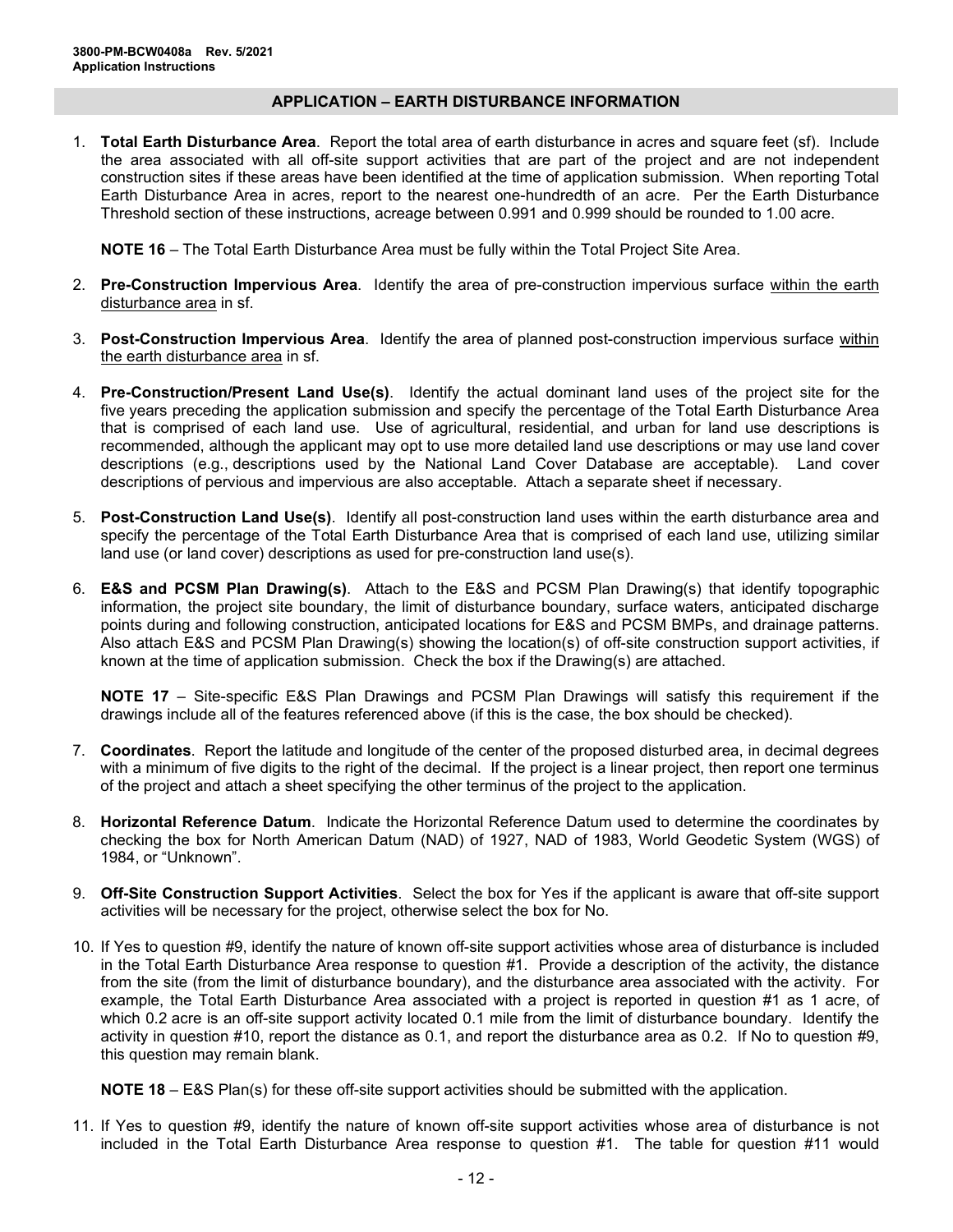generally be used only in situations where a linear project has multiple off-site support activities that are greater than one-quarter (0.25) mile apart and are not contiguous to the project site. Identify those off-site support activities that meet these criteria, if known at the time of application submission. Any such off-site support activities identified in the table for question #11 are for information purposes only and are not part of the earth disturbance area covered by an individual permit. If the earth disturbance area of an off-site support activity listed in this table is greater than or equal to one acre, separate NPDES permit coverage must be obtained. If No to question #9, this question may remain blank.

**NOTE 19** – E&S Plan(s) for these off-site support activities may be submitted with the application or may be submitted separately for approval prior to use.

- 12. **Fill Material**. All fill material imported to a project site must be one of the following, as defined in DEP's Management of Fill Policy [\(258-2182-773\)](http://www.depgreenport.state.pa.us/elibrary/GetFolder?FolderID=4647):
	- a. Clean fill (i.e., fill that is uncontaminated material meeting clean fill concentration limits and has not been blended, mixed, or treated to meet the definition of uncontaminated material);
	- b. Regulated fill used on Act 2 sites, as defined in DEP's Management of Fill Policy, that does not require authorization under DEP's Waste Management General Permit No. WMGR096 but is used in accordance with standards established by DEP's Land Recycling and Environmental Remediation Standards Program; or
	- c. Regulated fill (i.e., fill that has been affected by the release of a regulated substance and is not uncontaminated material but meets regulated fill concentration limits and has not been blended, mixed, or treated to meet the definition of regulated fill) that has been authorized for use on the project site under DEP's Waste Management General Permit No. WMGR096.

Check the appropriate box(es) concerning the use of fill material at the project site. Applicants should review DEP's Management of Fill Policy to ensure understanding of the requirements relating to fill material. Prior to submission of the application, the applicant has a responsibility to conduct environmental due diligence, as defined in the Policy, to verify the nature of any fill imported to the project site.

**If the applicant (or permittee) determines, either prior to application submission or following permit issuance, that fill will be imported to the project site that has not already been determined to be clean fill, or is not already authorized for use on the project site by Waste Management General Permit WMGR096 or by DEP's Land Recycling and Environmental Remediation Standards Program, the applicant (the person utilizing the fill) and the person donating the fill to the applicant (or permittee) must do the following**:

- Complete DEP's [online Certification of Clean Fill form](http://www.depgreenport.state.pa.us/CleanFill) and maintain a copy of the form at the project site for review by DEP/CCD upon request if the fill has been determined to be clean fill.
- If the fill is not clean fill, is not covered by WMGR096, and is not being used on an Act 2 site, the applicant (or permittee) must obtain authorization under WMGR096 or the fill may not be used on the project site.

Plan drawings must include a note explaining the need for permittees and operators that are co-permittees to conduct environmental due diligence and comply with DEP's Management of Fill Policy.

- 13. **Act 2 Enrollment**. Check the box for Yes if the site has been enrolled in DEP's Act 2 Program, otherwise select the box for No.
- 14. **Act 2 Release**. Check the box for Yes if the site was previously enrolled in DEP's Act 2 Program and cleanup standards have been met. If applicable, attach the Act 2 release of liability letter to the application. These letters generally identify the media and pollutant(s) addressed by the release of liability.
- 15. **Act 537 Status**. Indicate whether Act 537 sewage planning approval is needed for the project. If Yes, indicate whether the approval letter is attached to the application.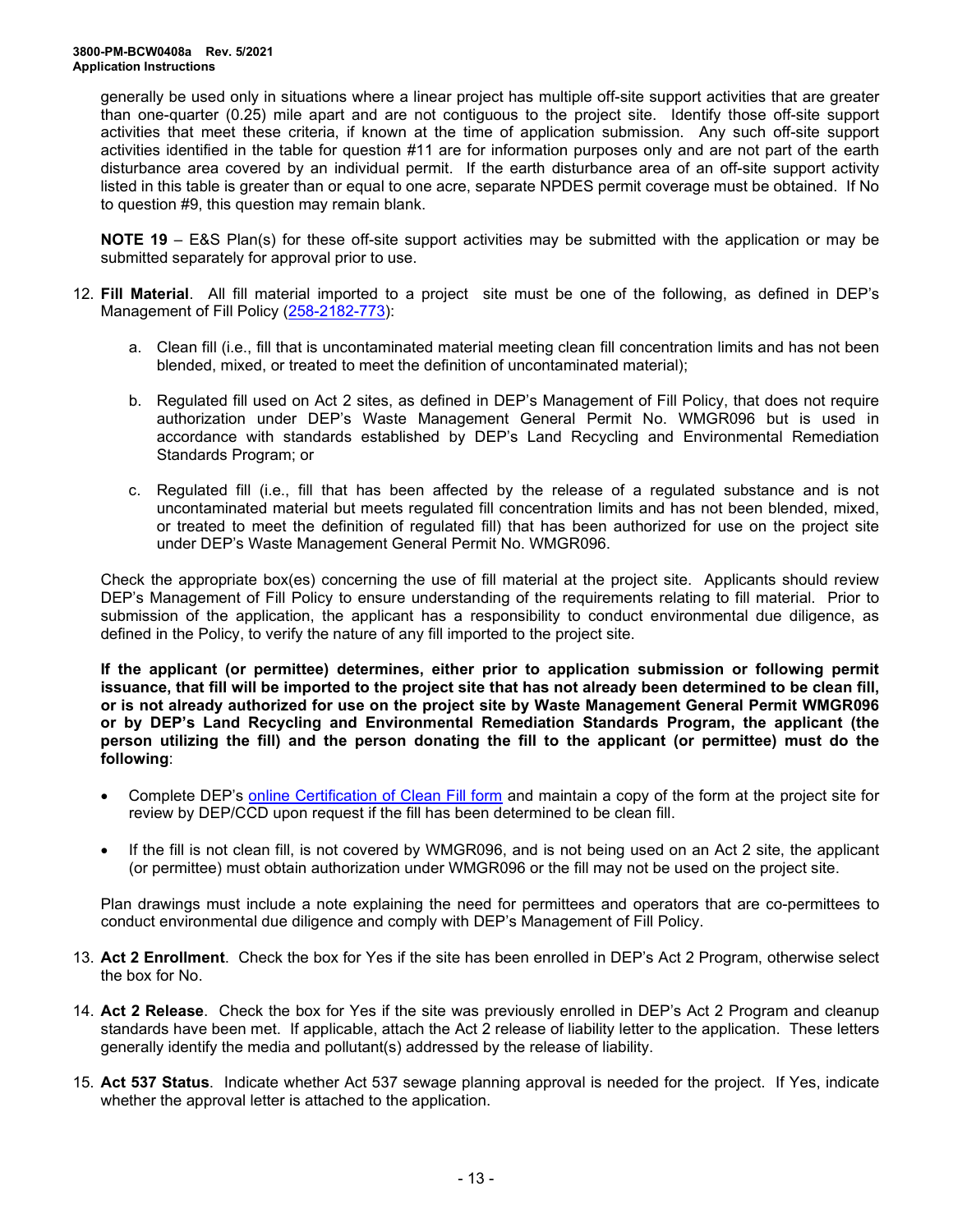**NOTE 20** – If Act 537 sewage planning is necessary but the approval is not available at the time the application is submitted, the application will not be considered incomplete. Act 537 approval, if needed, is required prior to conducting earth disturbance activities.

- 16. **Chapter 105 Permit or Authorization**. Check the box for Yes if the project requires a permit or other authorization under 25 Pa. Code Chapter 105, otherwise select the box for No and skip question #17.
- 17. If Yes to question #16, identify the type of permit or authorization necessary for the project under Chapter 105 by checking the appropriate box.
- 18. **Other Required DEP Permits or Authorizations**. Check the box for Yes if the project requires any other authorizations or permits from DEP; otherwise, select the box for No and skip question #19.
- 19. If Yes to question #18, identify all other authorizations or permits from DEP/CCD necessary for the project. Include the status of the authorization or permit. If applicable, attach the approval letter to the application.

### **APPLICATION – EXISTING PERMITS**

List all permits that have been issued or are pending for this facility or project site by DEP/CCD or EPA within the past five years, including those that have been terminated. Attach a separate sheet as necessary. Include any NPDES and Water Quality Management (WQM) permits, Chapter 105 permits, and any other environmental permits. Provide the permit number, the date of permit issuance, and the name of the agency which issued the permit, as applicable.

## **APPLICATION – COMPLIANCE HISTORY**

Check the appropriate box to indicate if the applicant(s) is or has in the past five years been in violation of any DEP regulation, permit, order, or schedule of compliance at this or at any other facility or project site. If the answer is "No," no further information is needed in this area. If the answer is "Yes," list each permit, order or schedule of compliance and provide compliance status of the permitted facility or operation. If needed, use additional sheets to provide all information.

## **APPLICATION – STORMWATER DISCHARGE INFORMATION**

- 1. **Discharge Point Locations and Receiving Waters, During Construction**. Identify all discharge points and the receiving waters to which they discharge during construction. If there will be no discharge points, i.e., all stormwater flows will be sheet flows or shallow concentrated flows as may occur for example with a linear project such as utility installation or replacement where disturbed areas will be restored to approximate original condition, the box for "Not Applicable" may be checked. If "Not Applicable" is checked, the applicant must still complete all information under the heading of "Receiving Waters" (i.e., name of receiving waters, whether the water is in the Chesapeake Bay watershed, whether discharges flow to non-surface waters, the Chapter 93 classification, and whether the waters are impaired and are covered by an EPA-approved TMDL as discussed below).
	- **Discharge Point No.** Provide a three-digit identification number consisting of numerals only (i.e., no letters or other symbols) for each discharge point receiving stormwater discharges associated with construction activity from the earth disturbance area, starting with 001 and continuing with 002, 003, and so on. If there are more discharge points than space allows, attach an additional sheet. The permittee is authorized to discharge through the discharge points identified in this table if a permit is issued.

**NOTE 21** – Discharge points are all engineered structures, drainageways and areas of concentrated flow where runoff leaves a project site, except for areas of shallow concentrated flow that are controlled by perimeter BMPs. For example, water filtering through a compost sock should not be considered a discharge point). Discharge points are not only pipes (i.e., outlets from BMPs) but also include areas where stormwater flows will concentrate by natural means or by design and areas of concentrated flow prior to level spreaders or other diffusion of flows. Discharge points may be situated at or near surface waters or at another location, at or prior to the project site boundary.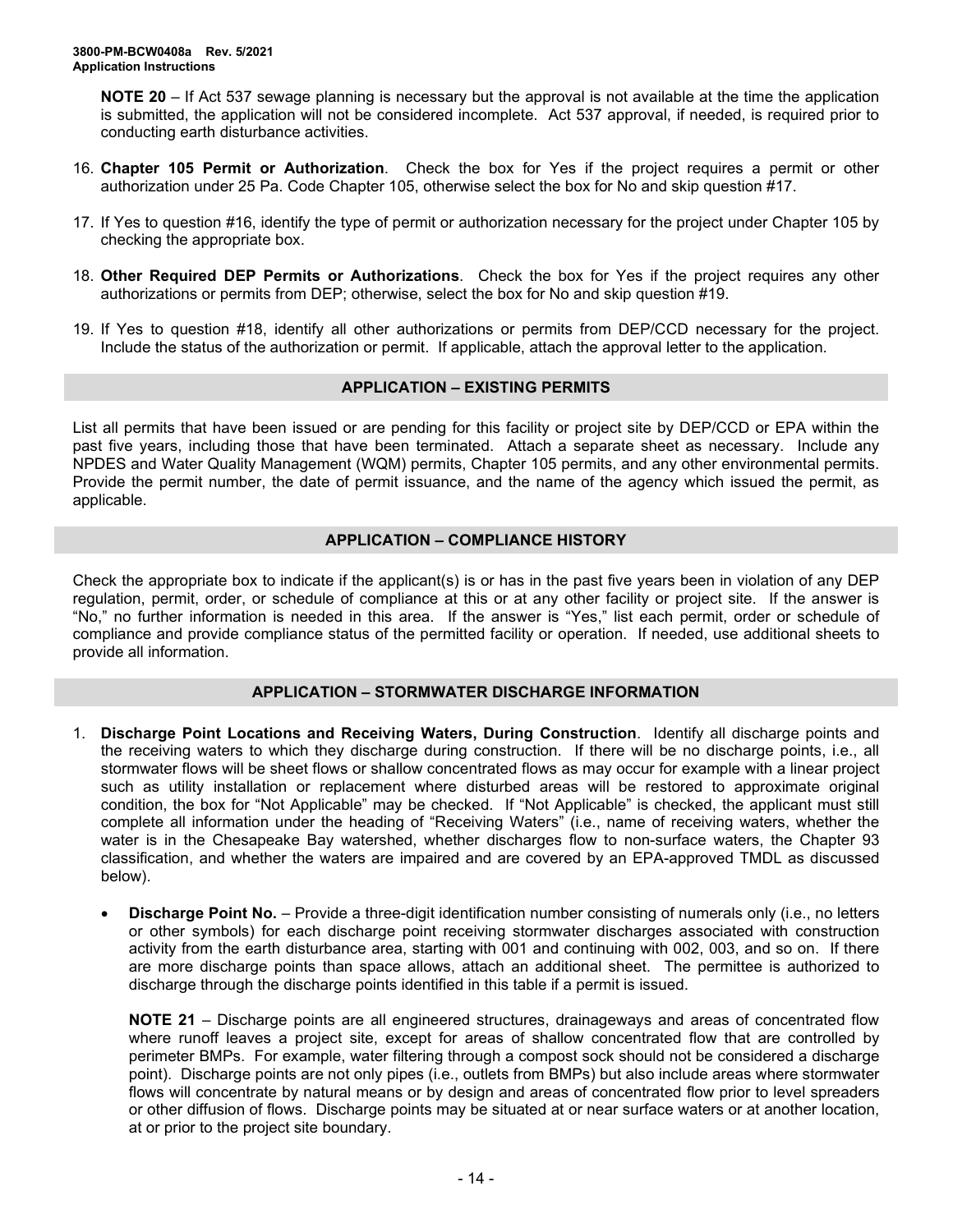- **Latitude / Longitude** Report the latitude and longitude coordinates in decimal degrees with at least five digits to the right of the decimal place for the discharge point. This location should correspond to the point where stormwater will enter surface waters or, for discharges to non-surface waters, the point where stormwater will leave the project site.
- **Name of Receiving Waters**  Specify the name of the surface waters receiving stormwater discharges (i.e., receiving waters) for each discharge point, as specified in 25 Pa. Code Chapter 93. If the receiving waters are not identified in Chapter 93, use the term "Unnamed tributary to XXX", where XXX is the first named surface water downstream. If the discharge is to a storm sewer, list the name of the receiving waters followed by, "via storm sewer" (e.g., "Muddy Run via storm sewer"). If the discharge is to existing wetlands, list the name of the receiving waters followed by, "via wetland."
- **Ches. Bay?** Check the box if the project is located within the Chesapeake Bay watershed, and the receiving waters drain to the Chesapeake Bay.
- **Non-Surface Waters** Check the box if the applicant is proposing any stormwater discharge to areas other than surface waters, either on or off the project site, during or following construction. For example, an applicant should check this box if a stormwater discharge point will be located at a property boundary to a swale that eventually reaches surface waters.

**NOTE 22** – If there will be off-site discharges (e.g., discharges to a non-surface water such as a swale, ditch, or ground surface via level spreader, that will flow through a property or properties not owned by the applicant prior to reaching a surface water), the applicant is expected to secure an easement (e.g., common law or express easement) providing legal authority for the off-site discharge, unless waived by the property owner, and to provide for adequate BMPs to prevent accelerated erosion on off-site property. Stormwater management to prevent accelerated erosion is also required for discharges to non-surface waters on property owned by the applicant. Submission of an easement for off-site discharges is not required as part of the application package. An Individual NPDES Permit does not grant property rights.

- **Ch. 93 Class.** Report the existing use or, if DEP's [Statewide Existing Use](https://www.dep.pa.gov/Business/Water/CleanWater/WaterQuality/StreamRedesignations/Pages/Statewide-Existing-Use-Classifications.aspx) Classifications website does not list the water, the designated use of the receiving waters under Chapter 93.
- **Impaired?** Check the box if the receiving waters are "impaired" (i.e., not attaining water quality standards) for siltation, suspended solids, turbidity, water/flow variability, flow standards) **for siltation, suspended solids, turbidity, water/flow variability, flow modification/alterations, or nutrients** according to DEP's latest published Integrated Water Quality Monitoring and Assessment Report (visit [www.dep.pa.gov](http://www.dep.pa.gov/) and select Businesses > Water > Bureau of Clean Water > Water Quality > Integrated Water Quality Report). The box may remain un-checked if the waters are not impaired or are impaired for other causes.
- **TMDL?** Check the box if the receiving waters have an **EPA-approved TMDL for siltation, suspended solids, turbidity, water/flow variability, flow modification/alterations, or nutrients**. The box may remain un-checked if the waters do not have an EPA-approved TMDL or if a TMDL has been developed for other causes.

Attach additional sheets as necessary to report all discharge points.

2. **Discharge Point Locations and Receiving Waters, Post-Construction**. Provide the same information in this table as in question #1, except this table requests information concerning post-construction discharges. The information in this table may be the same as in question #1.

**NOTE 23** – If there is a discharge point that will exist during construction but is eliminated following construction, then that discharge point should not be used in the post-construction table, and vice-versa for discharge points that are proposed after construction but not during construction.

3. **Discharges to Storm Sewers or Combined Sewers**. Check the appropriate box (i.e., Yes or No) to indicate whether any of the discharge points identified in questions #1 and #2 above discharge to a storm sewer system. If Yes, indicate whether the storm sewer is also a municipal separate storm sewer system (MS4) or a combined sewer system (CSS) with combined sewer overflows (CSOs) (i.e., Yes or No). Identify the name of the storm sewer owner/operator and list all discharge point numbers that will discharge to the storm sewer. If unsure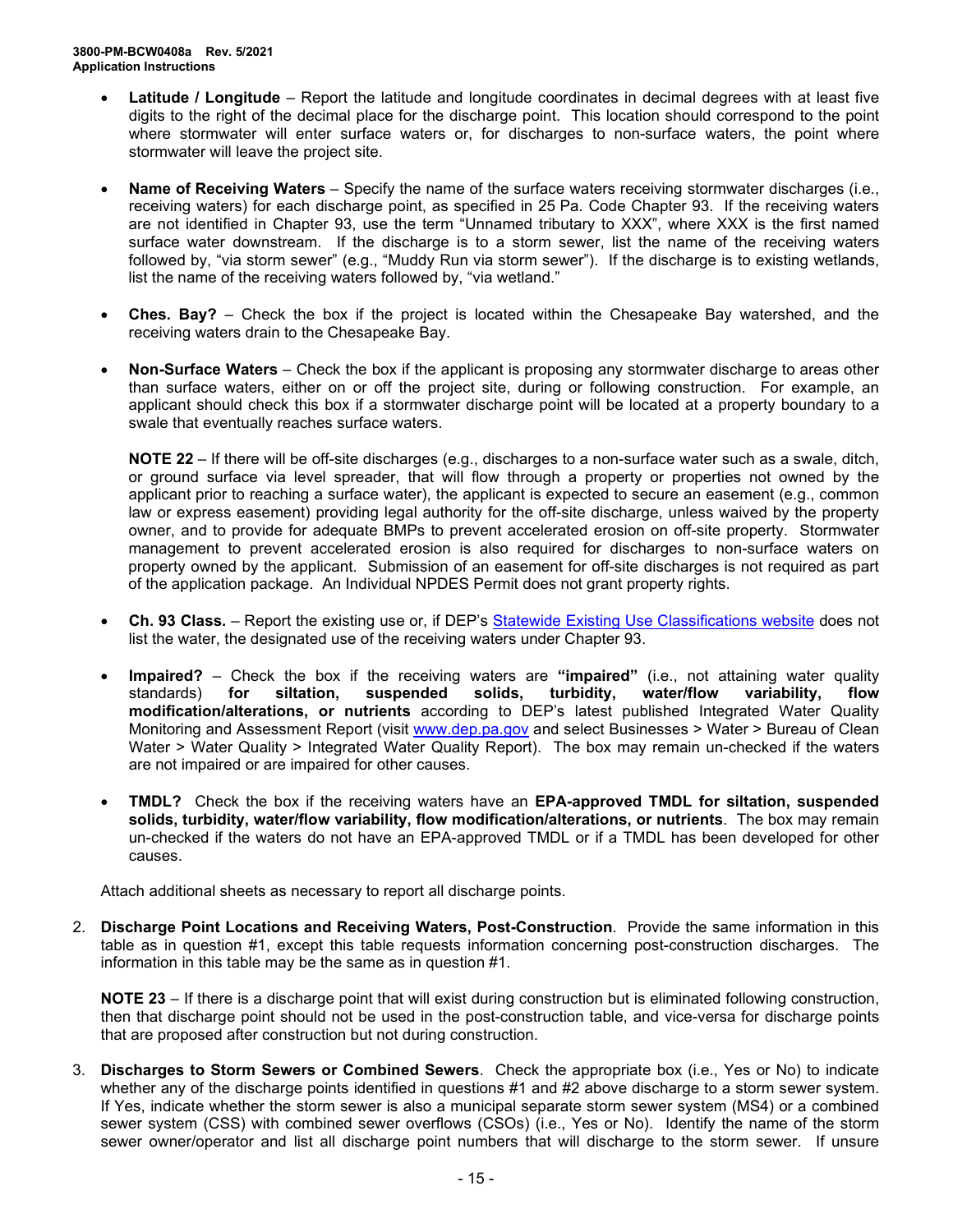whether the storm sewer is also classified as an MS4 or CSS with CSOs, contact the municipality in which the facility is located. If there are no discharges to storm sewers, check the box for No and enter "N/A" for the remaining questions for question #3.

**NOTE 24** – If the answer is Yes, then an off-site discharge analysis must be completed and submitted with the application. Refer to DEP's [Frequently Asked Questions \(FAQ\) for Chapter 102 Off-Site Discharges of](http://files.dep.state.pa.us/Water/BPNPSM/StormwaterManagement/ConstructionStormwater/Off-Site_Discharges_FAQ.pdf) [Stormwater to Non-Surface Waters](http://files.dep.state.pa.us/Water/BPNPSM/StormwaterManagement/ConstructionStormwater/Off-Site_Discharges_FAQ.pdf) for additional guidance on what is required with an off-site discharge analysis.

- 4. **Non-Stormwater Discharges**. Identify and describe all non-stormwater discharges that are expected to occur during permit coverage. Include off-site support areas that are part of the Total Earth Disturbance Area. List each type of non-stormwater discharge anticipated, the discharge point that is expected to receive the discharge, and the expected frequency and volume of discharges. Attach a separate sheet as necessary. Select the appropriate box if no non-stormwater discharges are anticipated.
- 5. **Discharges to Non-Surface Waters**. Check the box for Yes if the applicant is proposing any new or increased stormwater discharge to areas other than surface waters or storm sewers, either on or off the project site, during or following construction; otherwise select No.

**NOTE 25** – If the answer is Yes, then an off-site discharge analysis must be completed and submitted with the application. Refer to DEP's Frequently Asked Questions (FAQ) for Chapter 102 Off-Site Discharges of [Stormwater to Non-Surface Waters](http://files.dep.state.pa.us/Water/BPNPSM/StormwaterManagement/ConstructionStormwater/Off-Site_Discharges_FAQ.pdf) for additional guidance on what is required with an off-site discharge analysis.

## **APPLICATION – DISCHARGES TO IMPAIRED WATERS**

- 1. If any stormwater discharges (including shallow concentrated flow or sheet flow and regardless of whether discharges will flow through off-site conveyance prior to reaching surface waters) will enter surface waters impaired for siltation, suspended solids, turbidity, water/flow variability, flow modification/alterations, or nutrients, select the box for Yes, otherwise select the box for No.
- 2. If the response to question #1 is Yes, Antidegradation Analysis Module 3 must be completed, i.e., the nondischarge alternative or Antidegradation Best Available Combination of Technologies (ABACT) BMPs must be selected for E&S and PCSM BMPs. Check the box for Yes if the response to question #1 is Yes. If the response to question #1 is No, this question may be skipped. It is noted that the same BMPs may be established for impaired waters as are established for special protection (HQ/EV) waters.
- 3. If any stormwater discharges (including shallow concentrated flow or sheet flow and regardless of whether discharges will flow through off-site conveyance prior to reaching surface waters) will enter surface waters impaired for siltation, suspended solids, turbidity, water/flow variability, flow modification/alterations, or nutrients, and the waters have an EPA-approved Total Maximum Daily Load (TMDL) that limits one or more of these parameters, select the box for Yes, otherwise select the box for No.
- 4. If the response to question #3 is Yes, indicate (i.e., Yes or No) whether there is a wasteload allocation (WLA) in the TMDL that would apply to the applicant's stormwater discharges. If the response to question #3 is No, this question may be skipped.
- 5. If the response to question #4 is Yes, explain in the space provided or in a separate attachment how the stormwater discharges will comply with the WLA(s), if applicable.

## **APPLICATION – CERTIFICATION FOR APPLICANTS**

The applicant must certify that the information contained in the application is true, accurate, and complete. In addition, the responsible official's signature also verifies that the applicant will abide by the terms and conditions of the permit until the NOT is submitted; a licensed professional or designee will be on-site and responsible during critical stages of PCSM BMP implementation, if applicable; and the applicant will not commence in construction resulting in earth disturbance until all criteria are met for commencing construction under the Individual NPDES Permit.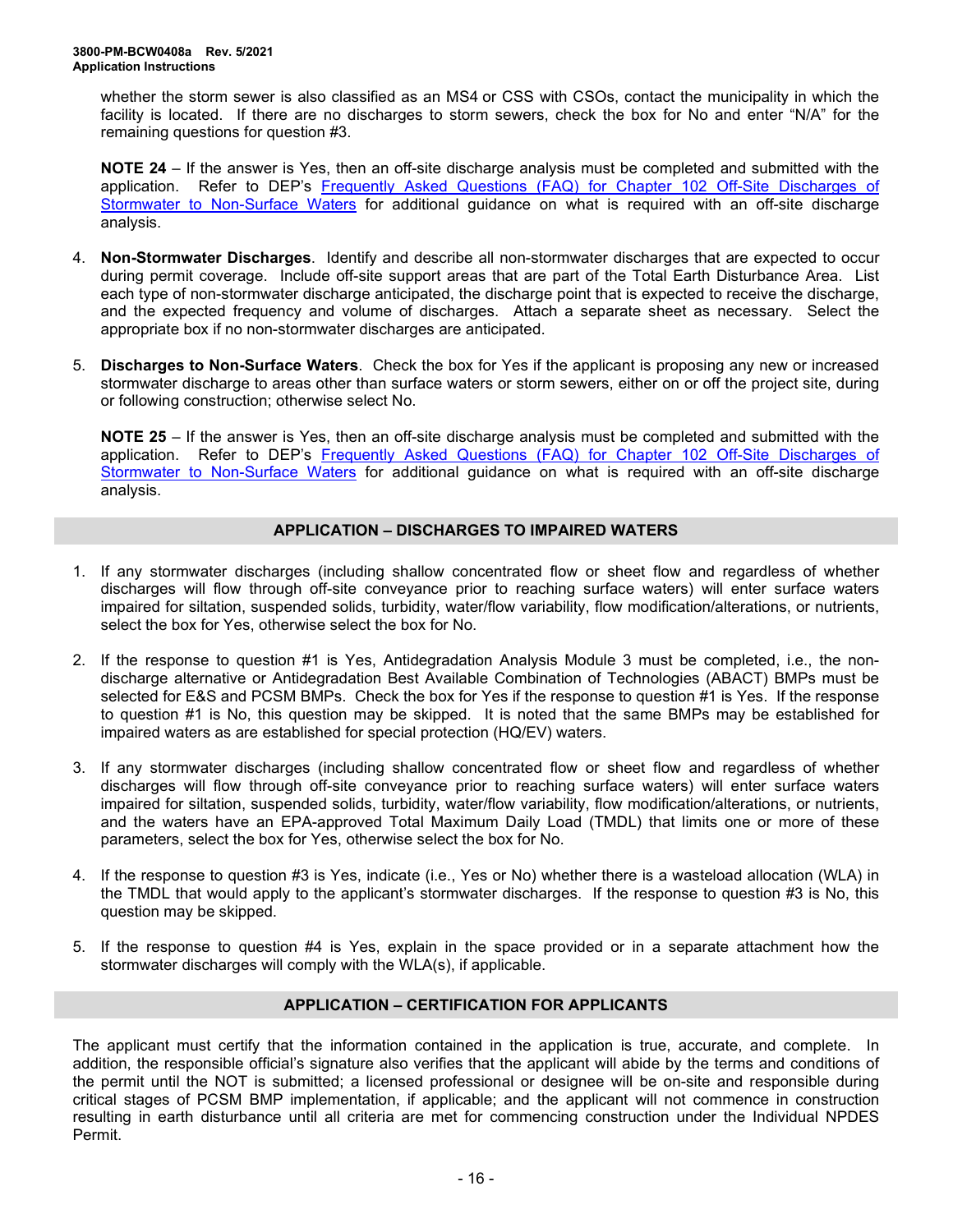## **The application must be signed as follows**:

- For individually owned operations, the application must be signed by the owner of the facility or project site.
- For a corporation, the application must be signed by a responsible corporate officer. For purposes of this section, a responsible corporate officer means a principal executive officer of at least the level of vice president or an authorized representative, if the representative is responsible for the overall operation of the facility or project from which the discharge described in the application originates.
- For a partnership or sole proprietorship, the application must be signed by a general partner or the proprietor, respectively.
- For a municipality, state, federal, or other public agency, the application must be signed by either a principal executive officer, ranking elected official or other authorized employee.

#### **APPLICATION – CERTIFICATION FOR OPERATORS**

Operators that are identified in the Operator Information section of the application must sign the application, acknowledging that the operator is assuming joint and severable responsibility, coverage, and liability under the permit for all duties, responsibilities, and non-compliance with the permit, as a co-permittee of this permit coverage.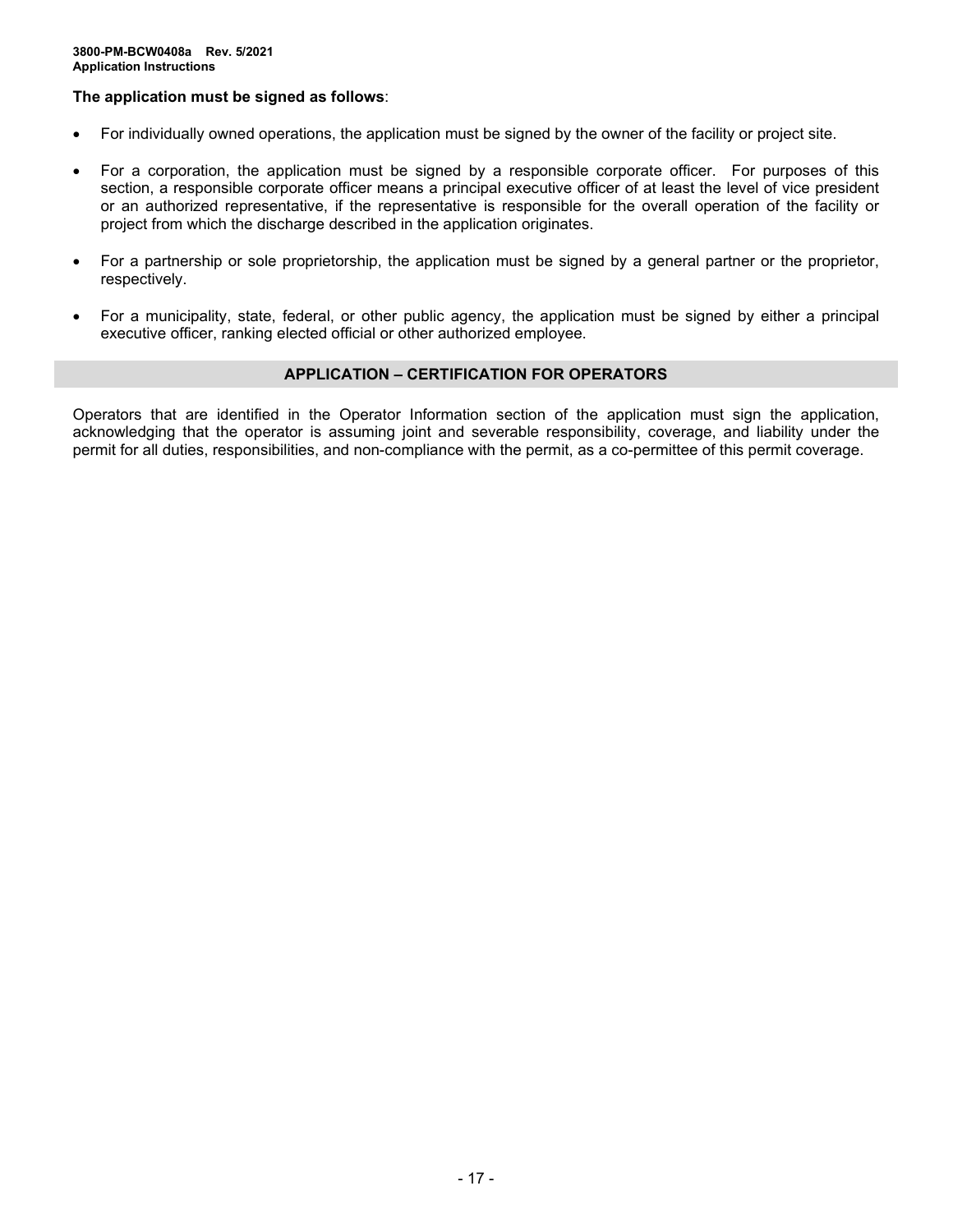#### **E&S MODULE 1**

E&S Module 1 [\(3800-PM-BCW0406a\)](http://www.depgreenport.state.pa.us/elibrary/GetFolder?FolderID=105480) must be attached to all Individual NPDES Permit Applications. Completion of E&S Module 1 constitutes an E&S Plan required by 25 Pa. Code § 102.4(b)(5) when accompanied by E&S Plan Drawings and supporting calculations. Instructions for completing E&S Module 1 for the Individual NPDES Permit Application for Discharges of Stormwater Associated with Construction Activities are presented herein (each Chapter 102 NPDES permit application/NOI instructions document has specific information on how to complete Module 1 for that application/NOI).

Enter the name of the applicant, Project Site Name, the receiving surface water name(s), and the receiving surface water use(s) as listed on the application.

### **E&S Plan Information**

- 1. **Topography**. In the space provided, describe the existing topographic features of the project site and the immediate surrounding area. Describe land cover, structures, drainage patterns, surface waters and other features of the pre-construction (present) land surface.
- 2. **Soils**. For soils present at the project site, identify in the table provided: 1) the Natural Resources Conservation Service (NRCS) soil survey map unit symbol of soils present at the project site; 2) the NRCS soil survey map unit name; 3) the acres associated with each soil map unit; 4) the Hydrologic Soil Group (HSG) associated with each soil map unit; 5) the percentage of each soil map unit within the disturbed area; 6) average depths of each soil map unit; and 7) the presence of hydric soils within the soil map unit on the project site (check the box if True). Discuss the presence of any soil limitations (e.g., steep slopes) and how the E&S Plan was developed to address those limitations. If no limitations exist the applicant may enter, "N/A." If hydric soils are present, a wetland determination should be attached to E&S Module 1. Check the appropriate box to indicate whether a wetland determination is attached (select the box for Yes, No, or N/A if there are no hydric soils on the project site). If soils are known to be contaminated on the project site, identify the pollutants exceeding Act 2 standards (MSCs contained in 25 Pa. Code Chapter 250), attach an E&S Plan Drawing that illustrates the extent of soil contamination, and describe the methods that will be used to avoid or minimize disturbance of the contaminated soils.
- 3. **Land Use**. Describe past, pre-construction (i.e., present) and post-construction (i.e., proposed) land uses of the project site and how earth disturbance activities will alter the land uses of the project site. For past land uses, provide a description of the historical uses of the land (i.e., at least 50 years ago).
- 4. **Runoff**. Describe the volume and rate of runoff from the project site and any area upgradient of the project site that flows onto the project site, to supplement supporting E&S BMP design calculations. Discuss the management of this runoff during construction. This may be a qualitative description.
- 5. **E&S BMPs**. Check all boxes within the table to indicate the E&S BMPs that have been selected for installation or implementation at the project site. The BMP Names are consistent with the E&S Manual and ordered as they appear in the E&S Manual's Table of Contents. Identify the E&S Plan Drawing Number(s) where the E&S BMP details are presented and where O&M requirements are specified. Explain any deviations from the E&S Manual in the space provided and as necessary attach an additional sheet providing the demonstration required by 25 Pa. Code § 102.11(b). If an alternative E&S BMP is proposed, identify it at the end of the table for question #5. Alternative E&S BMPs should be identified on DEP's list of reviewed alternative BMPs prior to proposing their use in a permit application (see [www.dep.pa.gov/constructionstormwater,](http://www.dep.pa.gov/constructionstormwater) select E&S Resources).

**NOTE 26** – Following question #5 there is a Table 1 that is intended for PAG-01 applicants only. Applicants for individual permits should not complete Table 1.

- 6. **Standard E&S Worksheets**. Check the box if all applicable Standard E&S Worksheets from Appendix B of the E&S Manual have been completed and are attached.
- 7. **Other Equivalent Worksheets**. Check the box if information and calculations equivalent to the Standard E&S Worksheets from Appendix B of the E&S Manual have been completed and are attached. **The submission of completed Standard E&S Worksheets or equivalent providing the same information is required for applicants seeking individual permits**.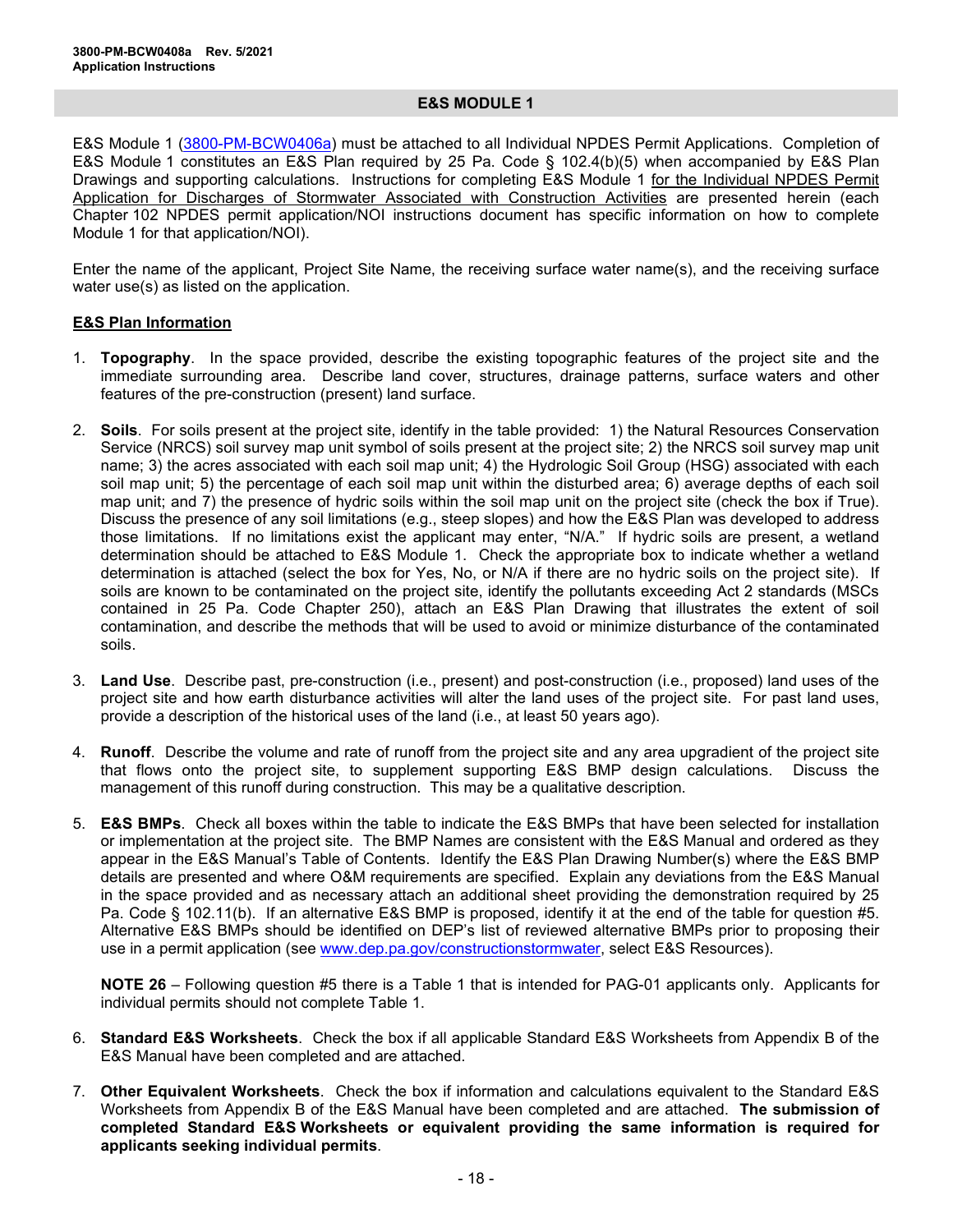- 8. **Sequence**. In the space provided, identify the E&S Plan Drawing Number(s) that describes the sequence of BMP installation and removal in relation to the scheduling of earth disturbance activities, prior to, during and after earth disturbance activities that ensure the proper functioning of all BMPs.
- 9. **Calculations Completed**. Check the box if supporting calculations for BMP design have been completed and will be provided upon request. For applicants seeking individual permits, this box should remain unchecked (i.e., such calculations must be provided by permit applicants).
- 10. **Calculations Attached**. Check the box if the supporting calculations have been attached to the application. **The submission of supporting E&S calculations is required for applicants seeking individual permits**. Standard E&S Worksheets that document design calculations for a BMP may be used to satisfy this requirement; where a Standard E&S Worksheet is not available or otherwise does not fully document design calculations, the applicant must attach separate calculations.
- 11. **Standard Figures or Details Serve as Plan Drawings**. Check the box if standard Figures and/or Construction Details in the E&S Manual will serve as plan drawings for the project. For applicants seeking individual permits, this box should remain unchecked.
- 12. **Plan Drawings Attached**. Check the box if plan drawings have been attached to the application. **The submission of plan drawings is required for applicants seeking individual permits**.
- 13. **Inspections**. Check the box to confirm the applicant's understanding that inspections of earth disturbance activities must occur weekly and following measurable storm events (i.e., at least 0.25 inch). An inspection must be conducted within 24 hours following a 24-hour period in which at least 0.25 inch of precipitation occurs, or when snowmelt occurs that is sufficient to produce a discharge.
- 14. **Temporary Stabilization**. In the space provided, identify the E&S Plan Drawing Number(s) that contain the following information relating to temporary vegetative stabilization measures: 1) vegetative species, 2) % pure live seed, 3) seed application rate, 4) fertilizer type, 5) fertilizer application rate, 6) mulch type, 7) mulching rate, and 8) liming rate.
- 15. **Permanent Stabilization**. In the space provided, identify the E&S Plan Drawing Number(s) that contain the following information relating to permanent vegetative stabilization measures: 1) vegetative species, 2) % pure live seed, 3) seed application rate, 4) fertilizer type, 5) fertilizer application rate, 6) mulch type, 7) mulching rate, 8) liming rate, 9) anchor material, 10) anchoring method, 11) rate of anchor material application, 12) topsoil placement depth, and 13) seeding season dates.

**NOTE 27** – If Standard E&S Worksheets will be attached to the application that address temporary and permanent stabilization, the applicant may refer to the attachment(s) in lieu of completing #14 and #15 in this section.

- 16. **Recycling or Disposal**. Describe how the applicant will ensure that proper recycling or disposal of materials will be conducted at the project site.
- 17. **Sensitive Features**. Identify the presence of any naturally occurring soil conditions or geologic formations (e.g., karst) that may have the potential to cause pollution during earth disturbance activities and identify BMPs that will be implemented to avoid or minimize potential pollution caused by these features. If no such features are known, the applicant may report, "unknown" or "none". These sensitive areas must also be identified on the E&S Plan Drawings.
- 18. **Thermal Impacts**. Identify whether the potential exists for thermal impacts to surface waters during the earth disturbance activity and, if such potential exists, identify BMPs that will be implemented to avoid, minimize, or mitigate potential thermal impacts.
- 19. **Consistency**. Check the appropriate box to indicate that the E&S Plan has been planned, has been designed and will be implemented to be consistent with the PCSM Plan.
- **20. Buffers**. If applicable, in the space provided identify the E&S and PCSM Plan Drawing Number(s) that show existing and proposed riparian forest buffers (select the box for N/A if not applicable).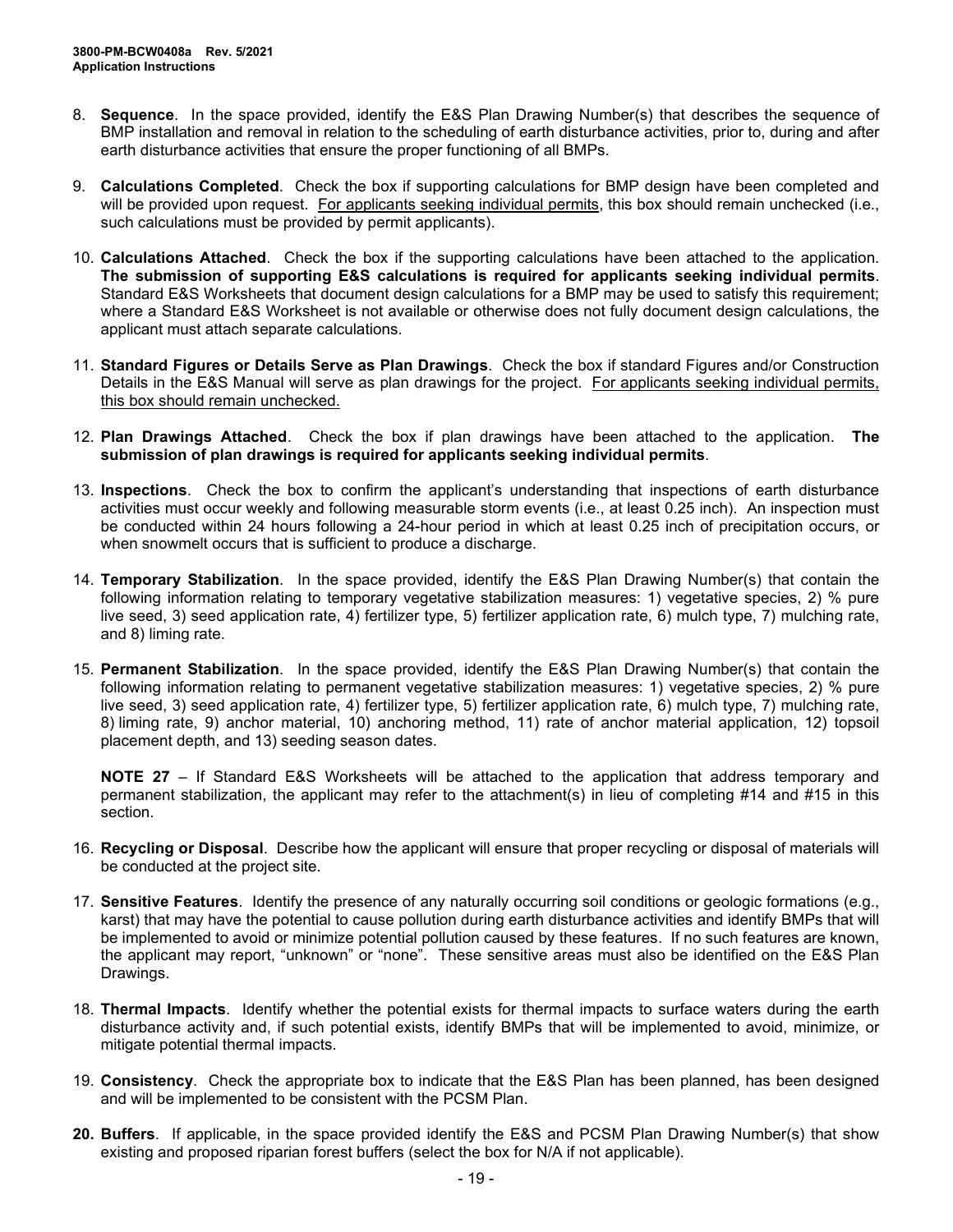## **E&S Plan Developer**

The developer of the E&S Plan for the project must complete this section.

If True, check the box next to the statement, "I am trained and experienced in E&S control methods." In that statement, "trained and experienced" also refers to the size and scope of the project. Check the box next to the statement, "I am a licensed professional" if the E&S Plan Developer is a professional engineer, landscape architect, geologist or land surveyor licensed to practice in this Commonwealth. Enter the name of the E&S Plan Developer, the business title (if applicable), the company that employs the E&S Plan Developer, mailing address, city, state, ZIP code (including 4-digit extension), phone number and email address. If the E&S Plan Developer is a licensed professional, enter the License Type (i.e., engineer, landscape architect, geologist and/or land surveyor), License No., and Expiration ("Exp.") Date of the license; otherwise leave these fields blank.

The E&S Plan Developer must sign and date this section at the location specified. The signature attests to the accuracy of the information provided and to the E&S Plan Developer's understanding that the E&S Plan conforms to Chapter 102 requirements. Note that an E&S Plan Developer need not be a licensed professional, but must be a person trained and experienced in E&S control methods and techniques applicable to the size and scope of the project being designed.

### **PCSM MODULE 2**

PCSM Module 2 [\(3800-PM-BCW0406b\)](http://www.depgreenport.state.pa.us/elibrary/GetFolder?FolderID=105480) must be attached to all Individual NPDES Permit Applications. Completion of PCSM Module 2 constitutes a PCSM Plan required by 25 Pa. Code § 102.8(f) when accompanied by PCSM Plan Drawings and supporting calculations. Instructions for completing PCSM Module 2 for Individual NPDES Permit Applications for Discharges of Stormwater Associated with Construction Activities are presented herein (each Chapter 102 NPDES permit application/NOI instructions document has specific information on how to complete Module 2 for that application/NOI).

**NOTE 28** – Certain information required by 25 Pa. Code § 102.8(f) is intentionally left out of PCSM Module 2 because the same information is required by E&S Module 1. For these instances DEP has approved the E&S and PCSM Plans to be combined, in accordance with 25 Pa. Code §§ 102.4(b)(5)(xiv) and 102.8(d).

Enter the name of the applicant, Project Site Name, the receiving surface water name(s), and the receiving surface water use(s) as listed on the application.

### **PCSM Plan Information**

- 1. **Structural PCSM BMPs**. Identify all proposed structural and non-structural PCSM BMPs for implementation at the project site that will be utilized for volume, water quality and/or rate control, as follows:
	- **Discharge Point(s)** Identify all discharge point ID numbers (e.g., 001, 002) that are associated with the structural or non-structural BMP, as identified in the Stormwater Discharge Information section of the application, as applicable.
	- **BMP ID** Provide a BMP ID number for each listed BMP, starting at 1. If there are two BMPs in series, each BMP should be listed on a separate row with a separate number. These BMP IDs numbers should also be identified on PCSM Plan Drawings.
	- **BMP Name** List the name of the BMP as contained in the Pennsylvania Stormwater Best Management Practices Manual [\(363-0300-002\)](http://www.depgreenport.state.pa.us/elibrary/GetFolder?FolderID=4673) (BMP Manual), as amended. If the BMP is not identified in the BMP Manual the applicant may select a name that best describes the BMP. For BMPs in series, enter the name as follows: "BMP Name in series with BMP ID X."
	- **BMP Manual** Identify the section of the BMP Manual that describes and provides standards for the BMP (e.g., 6.4.1). If the BMP is not contained in the latest version of the BMP Manual but has been approved by DEP's Bureau of Clean Water as an alternative BMP, indicate "approved alternative" in the space provided.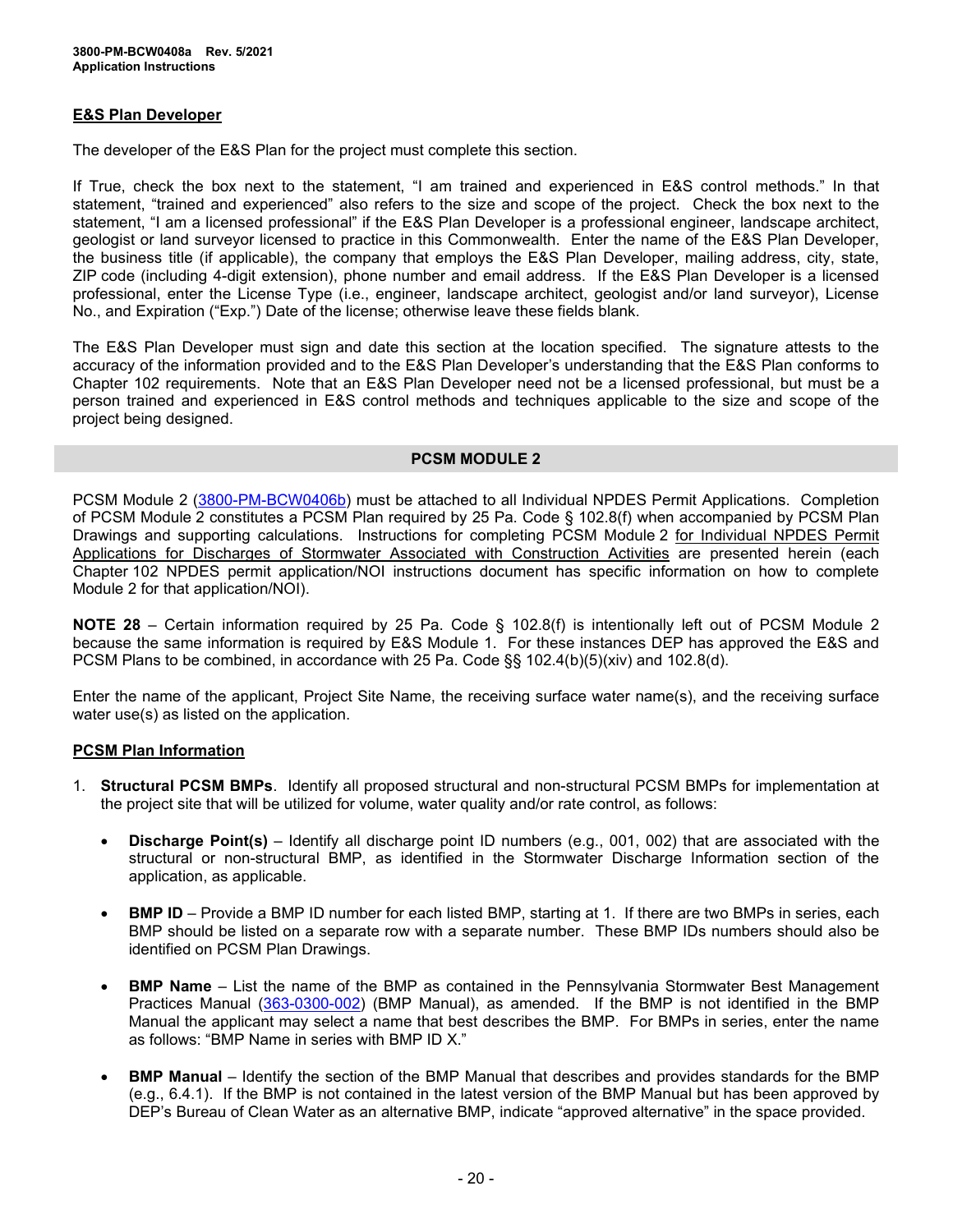- **Latitude / Longitude** Report the latitude and longitude coordinates at the center of the BMP in decimal degrees with at least five digits to the right of the decimal place.
- **DA Treated (ac)** List the drainage area treated by the BMP.

If there are undetained areas (areas in which stormwater will not be treated by a BMP), list the total area in acres of the undetained areas.

Select "The Project Qualifies as a Site Restoration Project (§ 102.8(n))" if the project (in its entirety) meets one or more of the criteria for a site restoration project, as discussed above. Site restoration projects are considered PCSM BMPs. Applicants of site restoration projects must complete Module 2 to the extent applicable, except for Stormwater Analysis and Infiltration Information sections, which may be skipped.

2. **Sequence and Critical Stages**. Describe the sequence of PCSM BMP implementation in relation to earth disturbance activities. Additionally, ensure that the critical stages of the PCSM BMP installation are identified and schedule of inspections for the critical stages is provided. If the sequence and critical stages are provided on the PCSM Plan Drawings, then identify this in the space provided (including the location in the drawings).

**NOTE 29** – The PCSM sequence must include the installation and construction steps necessary to construct and implement each PCSM BMP.

- 3. **Plan Drawings Developed**. Check the box if plan drawings of PCSM BMPs have been developed and will be available on-site. (For applicants seeking individual permits, this box should remain unchecked).
- 4. **Plan Drawings Attached**. Check the box if plan drawings have been attached to the application. **Submission of plan drawings is required for applicants seeking individual permits**.
- 5. **Waste Management**. Check the box if recycling and proper disposal of materials associated with PCSM BMPs are addressed as part of long-term operation and maintenance of the PCSM BMPs.
- 6. **Sensitive Features**. Identify the presence of any naturally occurring soil conditions or geologic formations (e.g., karst) that may have the potential to cause pollution after earth disturbance activities are completed and the PCSM BMPs are operational and identify BMPs that will be implemented to avoid or minimize potential pollution caused by these features. If no such features are known, the applicant may report, "unknown" or "none". These sensitive areas must also be identified on the PCSM Plan Drawings.
- 7. **Thermal Impacts**. Identify whether the potential exists for thermal impacts to surface waters from postconstruction stormwater and, if such potential exists, identify BMPs that will be implemented to avoid, minimize, or mitigate potential thermal impacts.
- 8. **Consistency**. Check the appropriate box to indicate that the PCSM Plan has been planned, has been designed and will be implemented to be consistent with the E&S Plan.
- 9. **Pre-development Site Characterization**. Check the appropriate box to indicate that a pre-development site characterization has been performed, including appropriate infiltration and geotechnical studies. Applicants for site restoration projects may skip this question. Attach soil test results, geotechnical study results, and appropriate narrative explanations of methods and study results to the application.

### **Stormwater Analysis – Runoff Volume**

Applicants of site restoration projects may skip this section. Otherwise, a Stormwater Analysis must be performed for each discharge point. DEP allows applicants to complete the analysis on a surface water basis, i.e., all discharge points to a single surface water may be considered collectively. Attach additional sheets as necessary.

At the top of the form, identify the Surface Water Name and the Discharge Point ID Number(s) (e.g., 001, 002).

1. **Design Standard – Act 167**. Check the box if the applicant is using a design standard for volume management that is contained in an Act 167 Plan approved by DEP within the past five years. In general, DEP/CCD will only accept design standards based on Act 167 Plans when those plans have been approved by DEP within the past five years (this does not include municipal ordinances enacted under Act 167 Plans).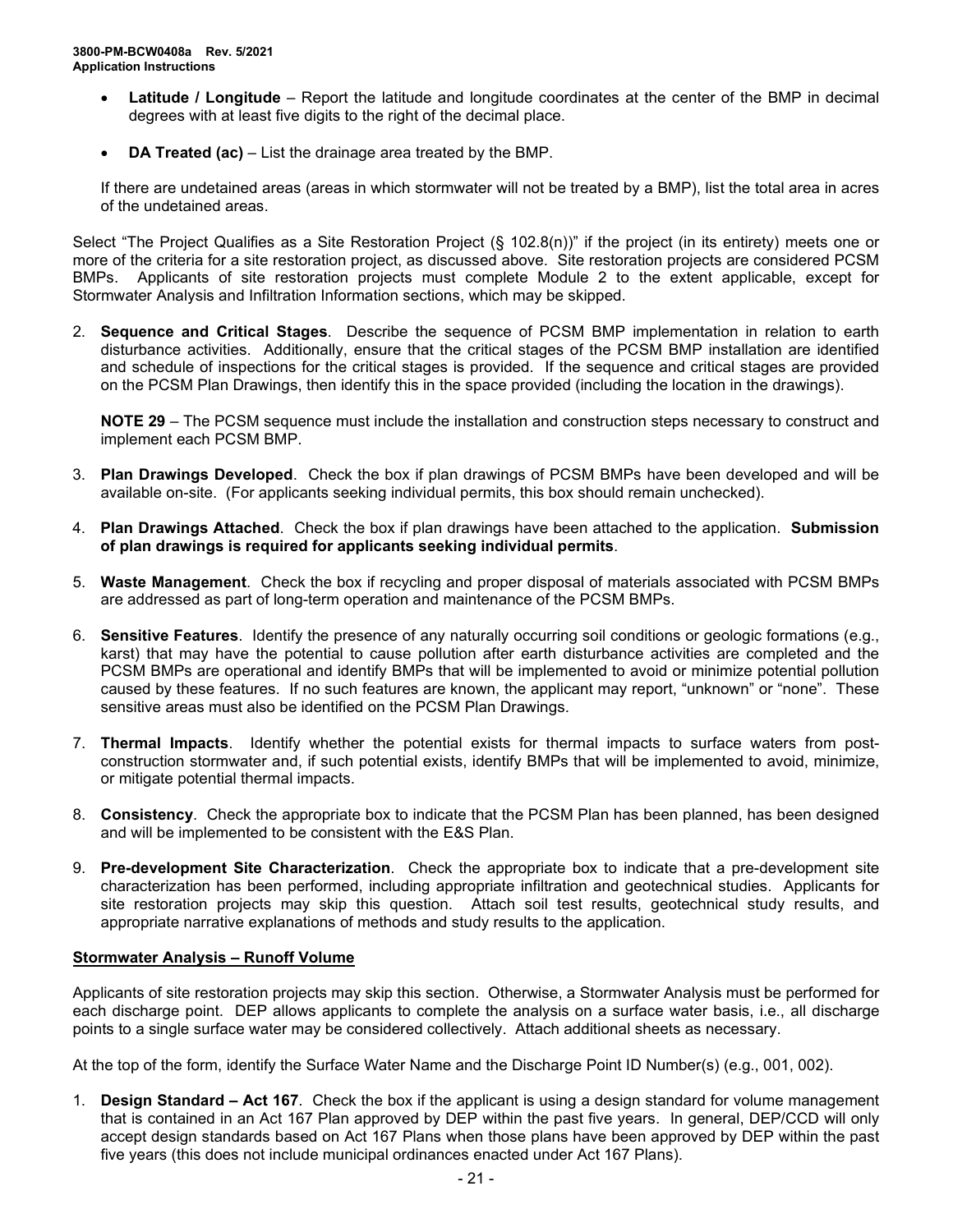- 2. **Design Standard – Manage Net Change**. Check the box if the applicant is using the net change in the 2-year/24-hour storm, comparing post-construction conditions to pre-construction conditions, as the volume management design standard.
- 3. **Design Standard – Alternative**. Check the box if the applicant is using a volume management design standard that differs from an Act 167 Plan and the net change in the 2-year/24-hour storm. While use of alternative design standards is authorized by 25 Pa. Code § 102.8(g)(2)(iv), please be advised that applications using an alternative design standard may require additional review by DEP/CCD.
- 4. **PCSM Spreadsheet**. Check the box if the Volume Worksheet in DEP's PCSM Spreadsheet was used for the stormwater volume management analysis and if a printout of the Volume Worksheet is attached. The PCSM Spreadsheet is available at [www.dep.pa.gov/constructionstormwater,](http://www.dep.pa.gov/constructionstormwater) under the "E&S Resources" section. The PCSM Spreadsheet uses the net change in the 2-year/24-hour storm as the design standard and calculates infiltration and evapotranspiration (ET) credits for selected BMPs using DEP-approved methods. If a completed Volume Worksheet is attached to the application, the applicant may skip questions 5-9 in the remainder of this section and may omit supporting calculations.
- 5. **2-Year/24-Hour Storm Event**. Enter the total precipitation associated with the 2-year/24-hour storm event for the project site location, in inches. In addition, enter the source for the precipitation amount reported in question #5. [NOAA Atlas 14](https://hdsc.nws.noaa.gov/hdsc/pfds/pfds_map_cont.html) values are preferred, but other sources may be used.
- 6. **Pre-Construction Volume**. Calculate and report the total stormwater runoff volume, in cubic feet (CF), for the earth disturbance area under pre-construction conditions. If the Volume Worksheet is not attached, attach calculations supporting the reported value and check the appropriate box.

**NOTE 30** – If the applicant chooses not to use the PCSM Spreadsheet, the applicant may complete and submit Worksheets from Chapter 8 of the Stormwater BMP Manual or calculations in alternative format.

- 7. **Post-Construction Volume**. Calculate and report the total stormwater runoff volume, in CF, for the earth disturbance area under post-construction conditions (i.e., the runoff volume before PCSM BMPs are implemented). If the Volume Worksheet is not attached, attach calculations supporting the reported value and check the appropriate box.
- 8. **Net Change**. Report the difference, in CF, between Post-Construction Volume (i.e., question #7) and Pre-Construction Volume (i.e., question #6).
- 9. **Structural BMPs**. Report the following information for structural BMPs that will treat post-construction stormwater discharging to the surface water. If the Volume Worksheet is not attached, attach calculations supporting the information reported in the table. Note that BMPs that are "self-crediting" including Riparian Buffer, Landscape Restoration and Vegetated Roof should not be used in this table since credit should already be received through selection of appropriate land covers in the calculation of post-construction runoff volume.
	- **DP No.** Identify the discharge point (DP) associated with the structural BMP.
	- **BMP ID.** List the BMP ID number as reported in the PCSM Plan Information section.
	- **Series** BMPs that are in series should be entered in the same order they will be configured in the field. For example, a vegetated swale that is followed by a rain garden should be entered with the vegetated swale first and the rain garden in the next row. When BMPs are in series, select the BMP number that the BMP is in series with. If a BMP is not in series, enter "-". BMPs that are in series are separate and distinct BMPs, such as a vegetated swale followed by a rain garden. A BMP's components cannot be broken down and treated as separate BMPs. For example, a rain garden that dewaters in more than 24-hours cannot be broken into soil amendments followed by a dry extended detention basin.
	- **Volume Routed to BMP (CF)** Calculate and report the volume routed to the BMP during the 2-year/24-hour storm event, in cubic feet (CF). Include the area associated with the BMP as part of the volume calculation, as applicable. For example, the volume routed to an infiltration basin must include stormwater from the drainage area routed to the BMP along with direct precipitation on the infiltration basin.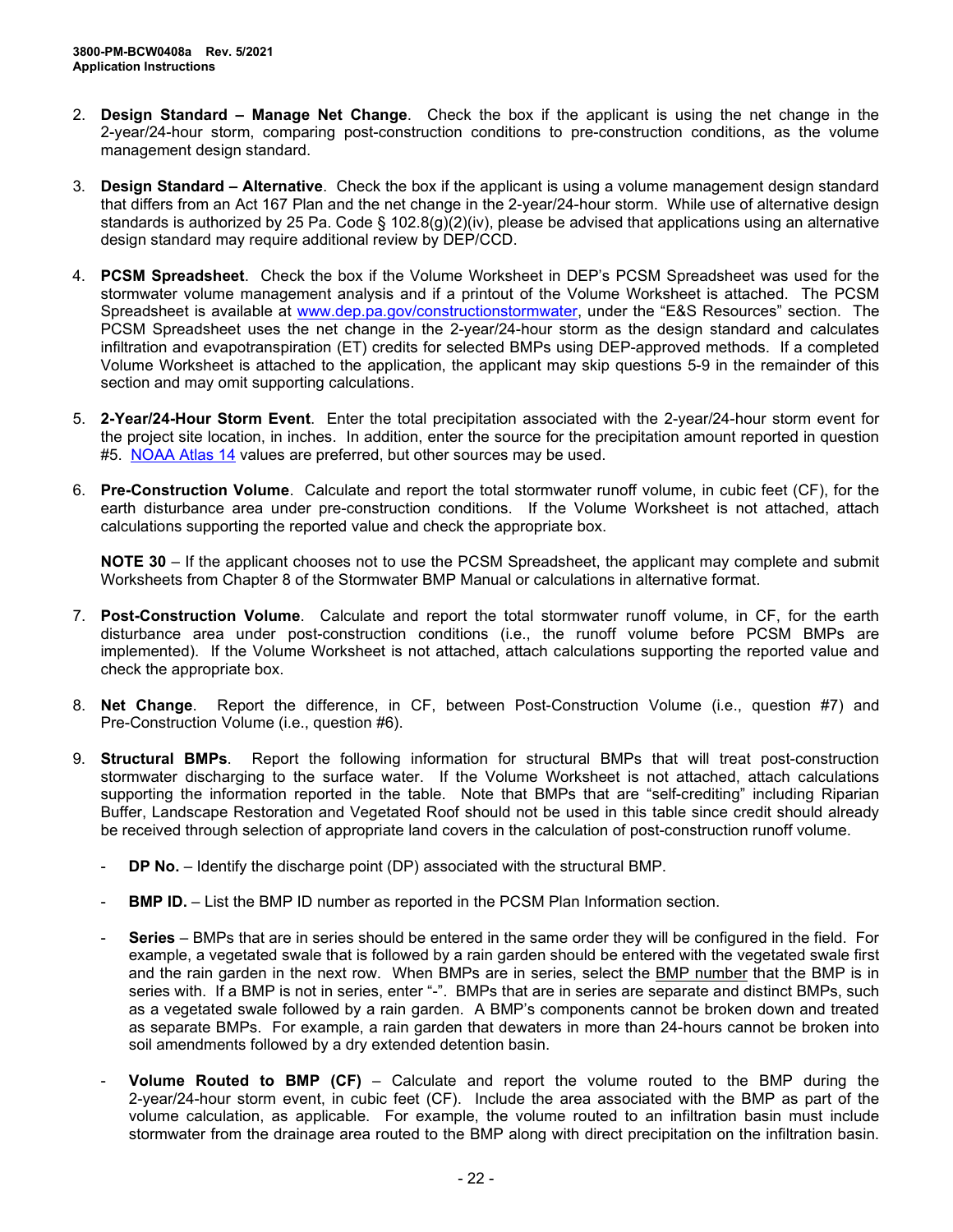As another example, for a vegetated swale that reduces the runoff volume and then discharges to a rain garden, the volume routed to the rain garden would not include the volume reduced by the vegetated swale.

- **Infiltration Area (SF)** Enter the infiltration area of the BMP in square feet (SF), if applicable. If the BMP is not designed as an infiltration BMP, leave this field blank.
- **Infiltration Rate (in/hr)** Report the design infiltration rate or saturated hydraulic conductivity (Ksat) associated with the infiltration area, in inches per hour (in/hr) utilizing methods contained in Appendix C of the Stormwater BMP Manual or other published and defensible methods. If the BMP is not designed as an infiltration BMP, leave this field blank. The design infiltration rate value entered should be the tested infiltration rate adjusted with factors of safety (and other additional factors) where appropriate.
- **Infiltration Period (days)** Select the infiltration period, in days, for site-wide structural BMPs. DEP may accept infiltration periods up to 4 days (96 hours). However, 1) the maximum ponding depth for infiltration and bioretention BMPs may not exceed 2 feet at the 2-year/24-hour storm event, and 2) local ordinance requirements must be met, where applicable. Many local ordinances require infiltration periods no greater than 3 days (72 hours).
- **Vegetated? (Veg?)** Check the box if the structural BMP will be "vegetated." A vegetated PCSM BMP is a permanent BMP where vegetation is a dominant or significant component within the storage area. Vegetation must include species other than lawn/turf grasses. Grasses may be used, but may not be the only species planted.
- **Media Depth (ft)** Enter the design depth of media used for the BMP, in feet (e.g., 1.5 feet of planting soil for a rain garden or 2 feet of stone for an infiltration trench). This does not apply to certain BMPs. If an underdrain is used, report the depth from the bottom of the media to the invert of the underdrain.
- **Storage Volume (CF)** Enter the design storage volume for the BMP in cubic feet (CF). For storage within media, utilize an appropriate void space percentage for the chosen media (e.g., typically 30-40%). Note that storage volume is not a credit because it does not represent volume reduction; when storage volume infiltrates, evapotranspires, is released or otherwise is reused, storage volume converts to credit.
- **Infiltration Credit (CF)** Report the infiltration credit for the BMP. The approved calculation for infiltration credit is identified in DEP's PCSM Spreadsheet and instructions. Alternative methods for calculating this credit may be proposed but may require additional review by DEP/CCD.
- **ET Credit (CF)** Report the evapotranspiration (ET) credit for the BMP. The approved calculation for ET credit is identified in DEP's PCSM Spreadsheet and instructions. Alternative methods for calculating this credit may be proposed but may require additional review by DEP/CCD.

To demonstrate that the selected BMPs will provide adequate volume reduction and/or management credit to offset the net increase in stormwater volume, calculate and enter the following below the table for question #9:

- **Total Infiltration & ET Credits (CF)** Sum the infiltration and ET credits for all BMPs and report the value in the space provided.
- **Non-Structural BMP Volume Credits (CF)** If non-structural BMP volume credits are proposed, provide as an attachment a detailed description of the non-structural BMPs and calculations warranting the credit, and report the value in the space provided.
- **Managed Release Credits (CF)** If some portion of the volume required to be reduced or managed will be released using DEP's Managed Release Concept (MRC) alternative BMP, the applicant must attach the MRC Design Summary Sheet and provide a detailed explanation of the design as an attachment to Module 2. If applicable, enter the number of Managed Release Credits in the space provided. This value should correspond to the value entered for "2-Yr/24-Hr Volume Managed (cf)" on the MRC Design Summary Sheet.
- **Volume Required to Reduce/Manage (CF)** Report the volume that must be reduced or managed. If using the design standard for managing the net change for storms up to and including the 2-year/24-hour storm, enter the value reported for question #8. Otherwise report the volume that is supported by an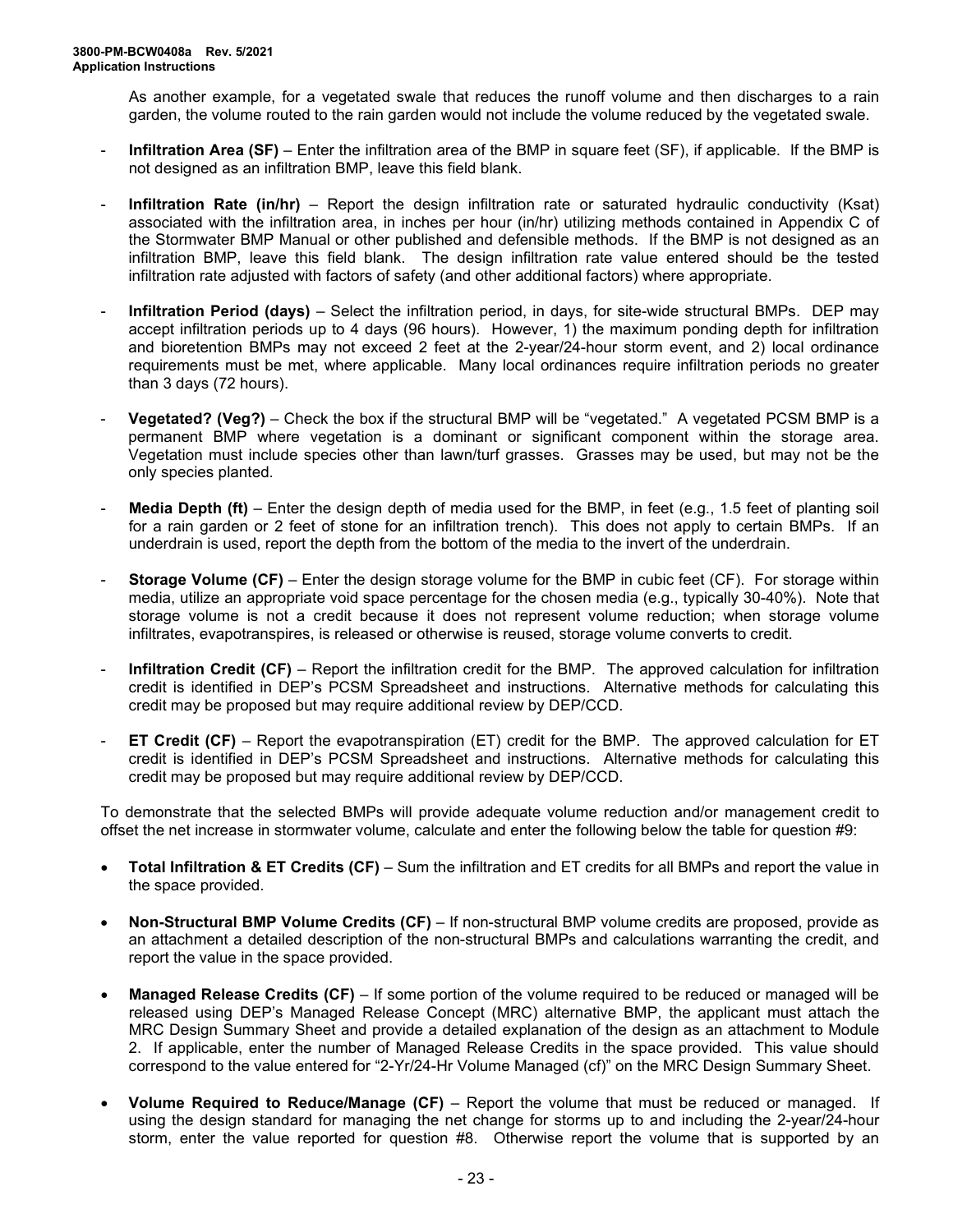approved Act 167 Plan or other alternative, with appropriate justification attached to the module as necessary.

• **Total Credits** – Sum the values for Total Infiltration & ET Credits, Non-Structural BMP Volume Credits, and Managed Release Credits and report the value in the space provided. If this value exceeds the Volume Required to Reduce/Manage the stormwater analysis for runoff volume has been satisfied.

If the Volume Worksheet is attached, this question may be skipped. If the Volume Worksheet is not attached, calculations supporting the information in this table must be attached.

#### **Infiltration Information**

This section must be completed for each BMP that proposes infiltration. Applicants of site restoration projects may skip this section. At the top of each table, enter the BMP ID number as reported in the PCSM Plan Information section. Also check the box next to, "Soil/geologic test results are attached." Soil and geologic testing, as appropriate, must be completed for PCSM BMPs relying on infiltration in accordance with 25 Pa. Code § 10.8(g)(1) and the BMP Manual, as amended, and results must be attached to the application.

- 1. **Number of Tests**. Enter the number of infiltration tests completed for the identified BMP. In general, the number of tests completed should be consistent with Appendix C of the BMP Manual or other published and defensible methods.
- 2. **Test Method(s)**. Report the method used to determine the infiltration rate. In general, the method and location(s) of infiltration testing should be consistent with Appendix C of the BMP Manual or other published and defensible methods.
- 3. **Test Pit Identifiers (from PCSM Plan Drawings)**. Identify all test pits completed for the BMP (e.g., TP-1, TP-2, etc.). These identifiers should correspond with test pits identified on PCSM Plan Drawings.
- 4. **Average (Avg.) Infiltration Rate**. Report the average infiltration rate determined through infiltration testing for the BMP, in inches per hour (in/hr).
- 5. **Factor of Safety (FOS)**. Specify the factor of safety used when translating the average infiltration rate to the rate used in the design of the BMP (e.g., 2:1).
- 6. **Design Infiltration Rate**. Report the design infiltration rate used for the design of the BMP and incorporating the factor of safety (in/hr).
- 7. **Separation Distance Between BMP and Bedrock**. An experienced professional should be on-site during completion of test pits or soil borings to determine the depth, in feet, to bedrock. The depth to bedrock should be measured from the proposed bottom bed elevation of the BMP (i.e., top of native soils) to the uppermost elevation where bedrock is encountered. If the depth to bedrock varies below the BMP, report the elevation corresponding to the minimum depth to bedrock.
- 8. **Separation Distance Between BMP and Seasonal High-Water Table**. To determine the separation distance from the bottom bed elevation of the BMP (i.e., top of native soils) and the seasonal high-water table, DEP expects that applicants will employ the services of an experienced professional to evaluate subsurface conditions through test pits or other procedures. In general, the depth to the seasonal high-water table should be determined by identifying the depth of the shallowest observed redoximorphic feature encountered: 1) directly above the observed water table, or 2) directly above the gleyed horizon. A gleyed horizon is a soil horizon with a reduced matrix color less than or equal to two chroma, although soils with lithic chroma colors of two chroma or less are not considered gleyed. If redoximorphic features are encountered but are not indicative of a seasonal high-water table, the attached test results should identify this as such, including what caused the redoximorphic features to form.

### **Stormwater Analysis – Peak Rate**

Applicants of site restoration projects may skip this section. Otherwise, a Stormwater Analysis must be performed for each discharge point. DEP allows applicants to complete the analysis on a surface water basis, i.e., all discharge points to a single surface water may be considered collectively. Attach additional sheets as necessary.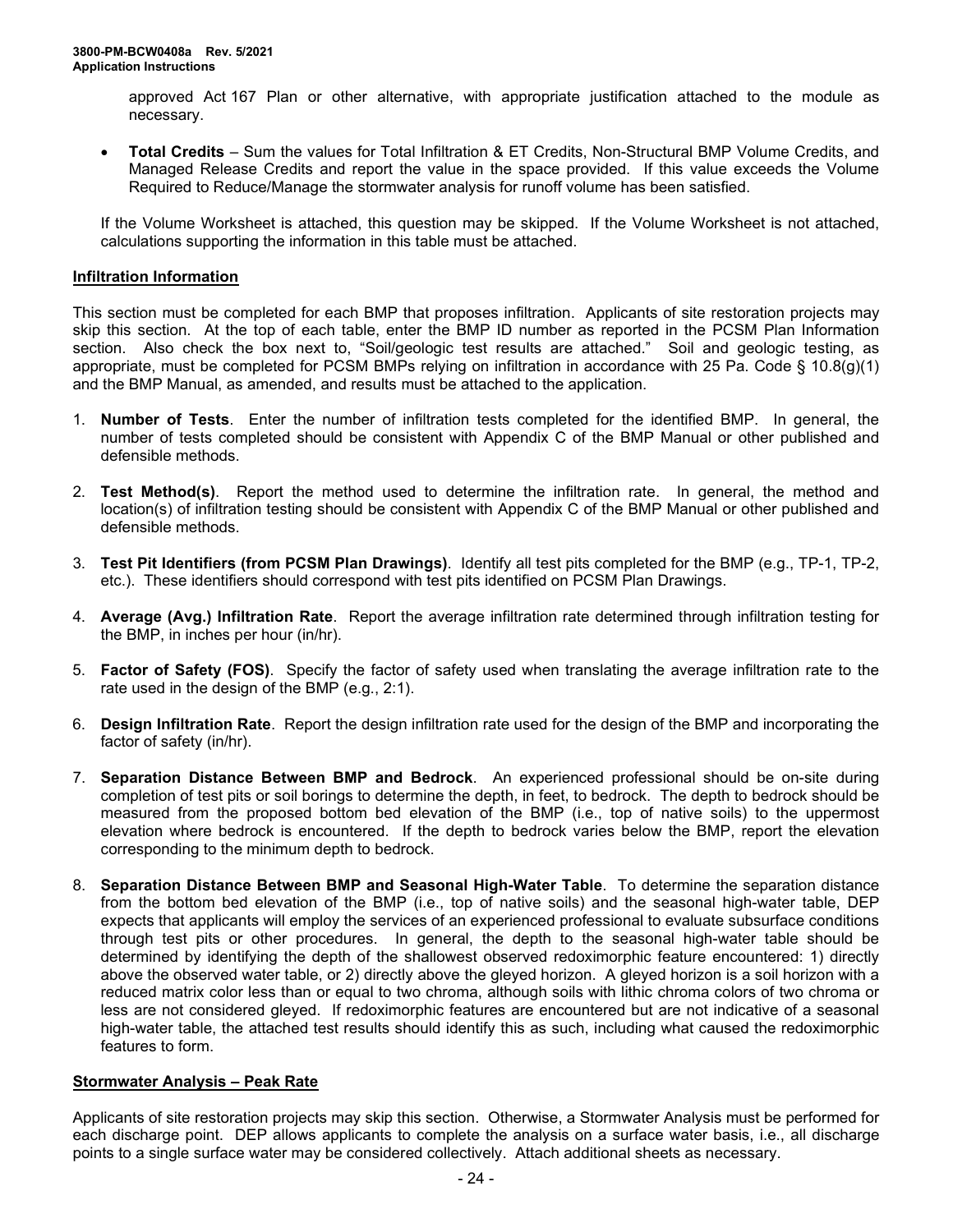Applicants of projects meeting the Small Site/Small Impervious Area Exception for Peak Rate Mitigation Calculations (Worksheet 6 in Chapter 8 of the BMP Manual) may skip this section. Even if an exception applies, a rate analysis and implementation of BMPs for rate control may be required under local ordinances.

At the top of the form, identify the Surface Water Name and the Discharge Point ID Number(s) (e.g., 001, 002).

- 1. **Design Standard – Act 167**. Check the box if the applicant is using a design standard for rate control that is contained in an Act 167 Plan approved by DEP within the past five years In general DEP/CCD will only accept design standards based upon Act 167 Plans (not including municipal ordinances enacted under Act 167 Plans) when those plans have been approved by DEP within the past five years.
- 2. **Design Standard – Manage Net Change**. Check the box if the applicant is using the net change in peak rates for the 2-, 10-, 50-, and 100-year/24-hour storms, comparing post-construction conditions to pre-construction conditions, as the rate control design standard.
- 3. **Design Standard – Alternative**. Check the box if the applicant is using a rate control design standard that differs from an Act 167 Plan and the net change in the 2-, 10-, 50-, and 100-year/24-hour storms. While use of alternative design standards is authorized by 25 Pa. Code § 102.8(g)(3)(iii), please be advised that applications using an alternative design standard may require additional review by DEP/CCD.
- 4. **PCSM Spreadsheet**. Check the box if the Rate Worksheet in DEP's PCSM Spreadsheet was used for the peak rate analysis and if a printout of the Rate Worksheet is attached. The PCSM Spreadsheet is available at [www.dep.pa.gov/constructionstormwater](http://www.dep.pa.gov/constructionstormwater) (select "E&S Resources"). The PCSM Spreadsheet uses the net change in peak rate for the 2-, 10-, 50-, and 100-year/24-hour storms as the design standard. Note that the Rate Worksheet may not be suitable for large drainage areas. If a completed Rate Worksheet is attached to the application, the applicant may skip the remainder of this section and may omit supporting calculations. If the Rate Worksheet is not used to calculate peak rates, the applicant must complete the remainder of this section and must submit supporting calculations. Note that if an applicant only completes the summary of peak rates table in the Rate Worksheet, the remainder of this section must be completed and supporting calculations must be submitted.
- 5. **Alternative Calculations**. If an applicant is required to complete this section and the Rate Worksheet is not attached to the application, the applicant must submit supporting calculations in an alternative format as an attachment to the application, and must complete the remainder of this section.
- 6. **Precipitation Amounts**. Enter the total precipitation associated with the 2-, 10-, 50-, and 100-year/24-hour storms for the project site location, in inches. In addition, enter the source of the precipitation amounts reported in question #6. NOAA Atlas 14 values are preferred, but other sources may be used.
- 7. **Peak Discharge Rates, without BMPs**. Report the peak discharge rates, in cubic feet per second (cfs), for preand post-construction conditions without BMPs through time of concentration or other analyses. Report total rates for each storm event, summed for all flow patterns. Also report the difference between pre- and post-construction discharge rates (i.e., post-construction rate – pre-construction rate).
- 8. **Rate Control BMPs**. Identify all BMPs used to mitigate peak rate differences between pre- and postconstruction conditions. Report the calculated inflow and outflow rates to and from the BMP at each storm event. If BMPs are in series, specify the order of BMPs in the BMP ID column (e.g., BMP 1 in series with BMP 2).
- 9. **Peak Discharge Rates, with BMPs**. Report the peak discharge rates, in cfs, for pre- and post-construction conditions without BMPs, as reported in question #7, as well as the peak discharge rates for post-construction conditions with BMPs. Report the difference between pre- and post-construction discharge rates (i.e., post-construction rate with BMPs – pre-construction rate).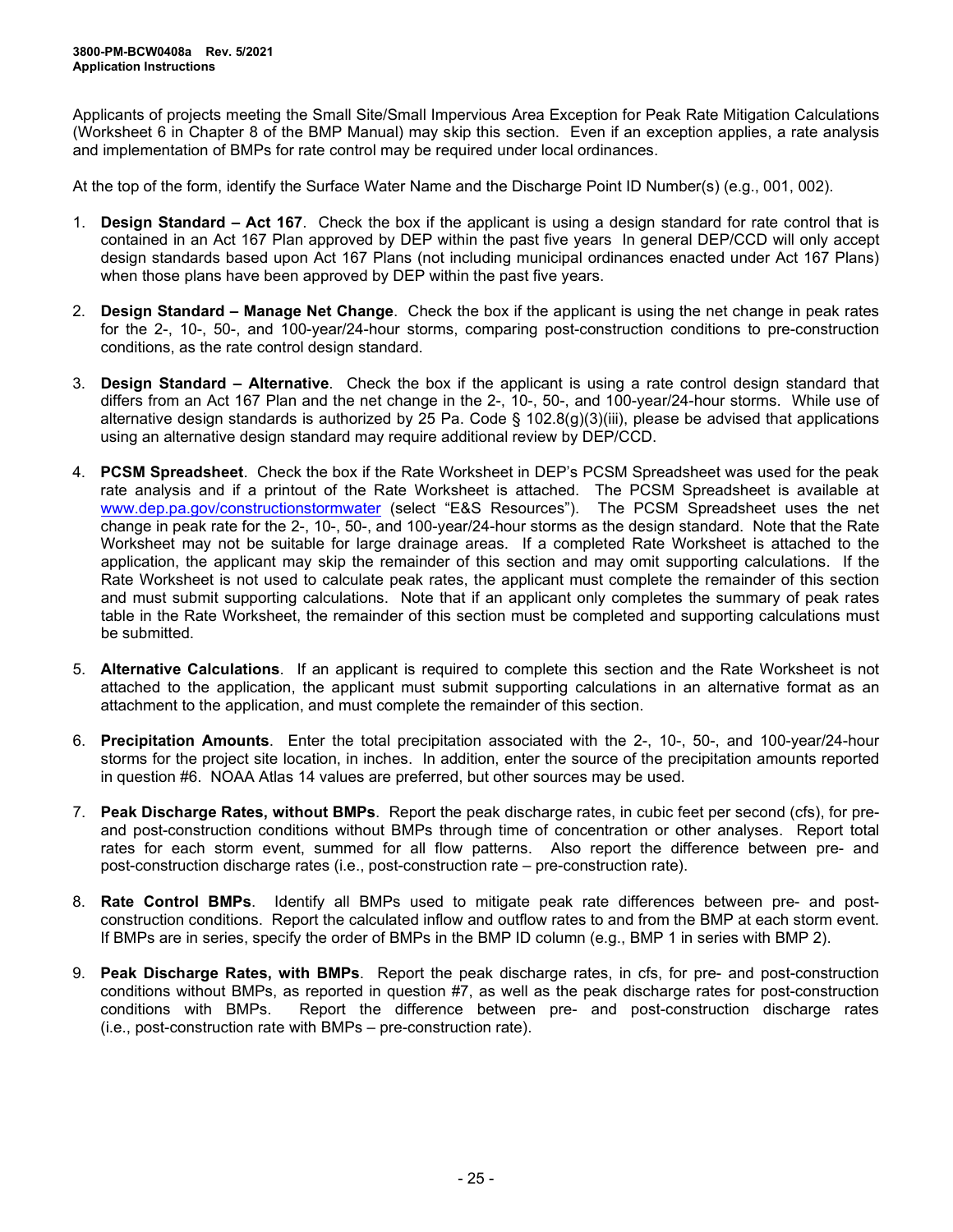#### **Stormwater Analysis – Water Quality**

Applicants of site restoration projects may skip this section. Otherwise, a Stormwater Analysis must be performed for each discharge point. DEP allows applicants to complete the analysis on a surface water basis, i.e., all discharge points to a single surface water may be considered collectively.

**PCSM Spreadsheet**. All applicants must check this box and attach to the application a printout of the Quality Worksheet in the PCSM Spreadsheet demonstrating that pollutant loads for Total Suspended Solids (TSS), Total Phosphorus (TP) and Total Nitrogen (TN) following construction will not exceed pre-construction pollutant loads for storms up to and including the 2-year/24-hour storm. **This water quality demonstration in the form of no net change (i.e., increase) in pollutant loads must be made in order for DEP/CCD to issue an Individual NPDES Permit**. See the instructions to the PCSM Spreadsheet for additional information on the Quality Worksheet.

### **Long-Term O&M**

List each PCSM BMP (including site restoration) and report the O&M requirements, including the repair, replacement, or other routine maintenance needs, including a schedule. If the long-term O&M requirements are provided on the PCSM Plan Drawings, identify the location(s) in the Plan Drawings in the "O&M Requirements" section

#### **PCSM Plan Developer**

The developer of the PCSM Plan for the project must complete this section.

If True, check the box next to the statement, "I am trained and experienced in PCSM methods." In that statement, "trained and experienced" also refers to the size and scope of the project). Check the box next to the statement, "I am a licensed professional" if the PCSM Plan Developer is a professional engineer, landscape architect, geologist or land surveyor licensed to practice in this Commonwealth. Enter the name of the PCSM Plan Developer, the business title (if applicable), the company that employs the PCSM Plan Developer, mailing address, city, state, ZIP code (including 4-digit extension), phone number and email address. If the PCSM Plan Developer is a licensed professional, enter the License Type (i.e., engineer, landscape architect, geologist and/or land surveyor), License No., and Expiration ("Exp.") Date of the license; otherwise leave these fields blank.

The PCSM Plan Developer must sign and date this section at the location specified. The signature attests to the accuracy of the information provided and to the PCSM Plan Developer's understanding that the PCSM Plan is complete and conforms to Chapter 102 requirements. Note that a PCSM Plan Developer need not be a licensed professional, but must be a person trained and experienced in PCSM design methods and techniques applicable to the size and scope of the project being designed.

## **ANTIDEGRADATION ANALYSIS MODULE 3**

Antidegradation Analysis Module 3 [\(3800-PM-BCW0406c\)](http://www.depgreenport.state.pa.us/elibrary/GetFolder?FolderID=105480) must be attached to all Individual NPDES Permit Applications when there will be any stormwater discharges during or following construction to surface waters with a designated or existing use of HQ or EV under 25 Pa. Code Chapter 93, including EV wetlands. Module 3 must also be completed for Individual NPDES Permit Applications when there will be any stormwater discharges during or following construction to surface waters that are impaired for siltation, suspended solids, turbidity, water/flow variability, flow modification/alterations, or nutrients. Instructions for completing Antidegradation Analysis Module 3 are presented herein.

Enter the name of the applicant, Project Site Name, the receiving surface water name, and the receiving surface water use as listed on the application. A separate Module 3 must be completed for each separate receiving surface water as required.

## **Antidegradation – Erosion and Sediment Control (E&S) Plan**

**Non-Discharge Alternative**. Applicants must evaluate and include a non-discharge alternative in the E&S Plan, unless a demonstration is made that non-discharge alternatives are not environmentally sound and cost effective for the project site. A non-discharge alternative is an environmentally sound and cost effective BMP(s) that individually or collectively eliminate the net change in stormwater volume, rate and quality for storm events up to and including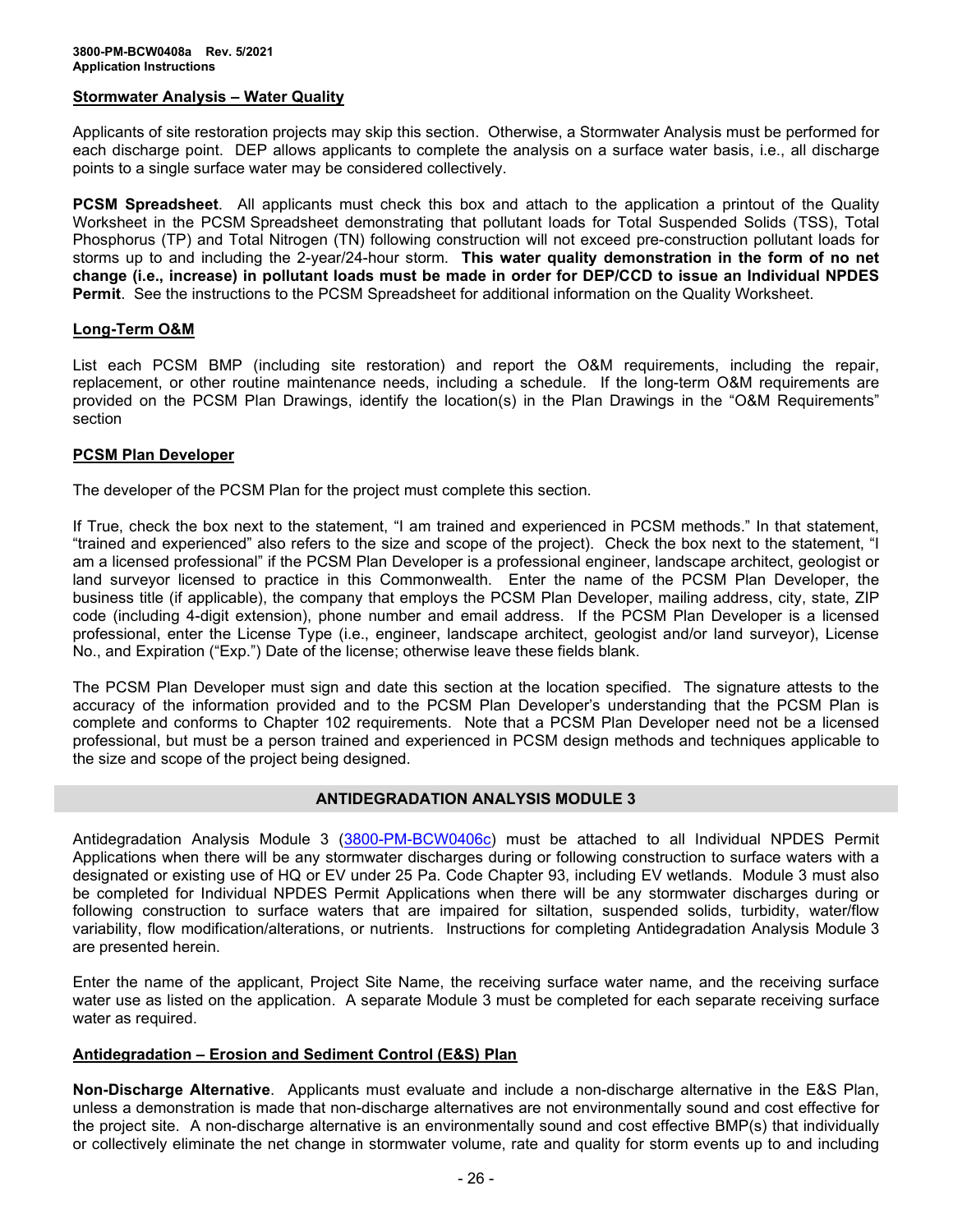the 2-year/24-hour storm (net change) when compared to the stormwater rate, volume and quality prior to the earth disturbance activities to maintain and protect the existing quality of the receiving surface waters of this Commonwealth.

Check the appropriate box if a non-discharge alternative will be utilized during earth disturbance activities. If checked, check additional box(es) that identify the E&S BMP(s) that will be used to satisfy the non-discharge alternative. If a BMP is not listed check the box for "Other" and list the name of the BMP.

In the space provided, explain how the proposed E&S BMPs will achieve the non-discharge alternative by eliminating the net change during earth disturbance activities. Attach additional sheets to the Module as necessary.

If a non-discharge alternative is utilized, the E&S Plan section of the Module is complete, and the applicant can proceed to the Antidegradation – Post-Construction Stormwater Management (PCSM) Plan section of the Module.

If a non-discharge alternative will not be utilized, explain in the space provided or on additional sheets why it was determined that a non-discharge alternative is not environmentally sound and cost effective for the project site. Then proceed to the Antidegradation Best Available Combination of Technologies (ABACT) portion of the E&S Plan section of the Module.

**ABACT**. If a non-discharge alternative will not be utilized, the applicant must utilize ABACT E&S BMPs in the E&S Plan. Check the appropriate box to identify the use of ABACT BMPs. ABACT BMPs are environmentally sound and cost effective treatment, land disposal, pollution prevention and stormwater reuse BMPs that individually or collectively manage the difference in the net change in stormwater volume, rate, and quality for storm events up to and including the 2-year/24-hour storm when compared to the stormwater rate, volume and quality prior to the earth disturbance activities to maintain and protect the exiting quality of the receiving surface waters of this Commonwealth. For applicants that will utilize a non-discharge alternative for E&S, this section may be skipped.

Check all appropriate boxes to identify the BMP(s) that will be utilized to achieve ABACT. If a BMP is not listed check the box for "Approved Alternative" and identify the BMP.

In the space provided, explain how the proposed E&S BMPs will achieve ABACT. Attach additional sheets to the Module as necessary.

### **Antidegradation – Post-Construction Stormwater Management (PCSM) Plan**

**Non-Discharge Alternative**. Applicants must evaluate and include non-discharge a non-discharge alternative in the PCSM Plan, unless a demonstration is made that non-discharge alternatives are not environmentally sound and cost effective for the project site.

Check the appropriate box if a non-discharge alternative will be utilized after earth disturbance activities. If checked, check additional box(es) that identify the PCSM BMP(s) that will be used to satisfy the non-discharge alternative. If a BMP is not listed check the box for "Other" and list the name of the BMP.

In the space provided, explain how the proposed PCSM BMPs will achieve the non-discharge alternative by eliminating the net change after earth disturbance activities. Attach additional sheets to the Module as necessary.

If a non-discharge alternative is utilized for PCSM, the applicant can proceed to the Certification section of the Module.

If a non-discharge alternative will not be utilized, explain in the space provided or on additional sheets why it was determined that a non-discharge alternative is not environmentally sound and cost effective for the project site. Then proceed to the Antidegradation Best Available Combination of Technologies (ABACT) portion of the PCSM Plan section of the Module.

**ABACT**. If a non-discharge alternative will not be utilized, the applicant must utilize ABACT PCSM BMPs in the PCSM Plan. Check the appropriate box to identify the use of ABACT BMPs. For applicants that will utilize a non-discharge alternative for PCSM, this section may be skipped.

Check all appropriate boxes to identify the BMP(s) that will be utilized to achieve ABACT. If a BMP is not listed check the box for "Approved Alternative" and identify the BMP.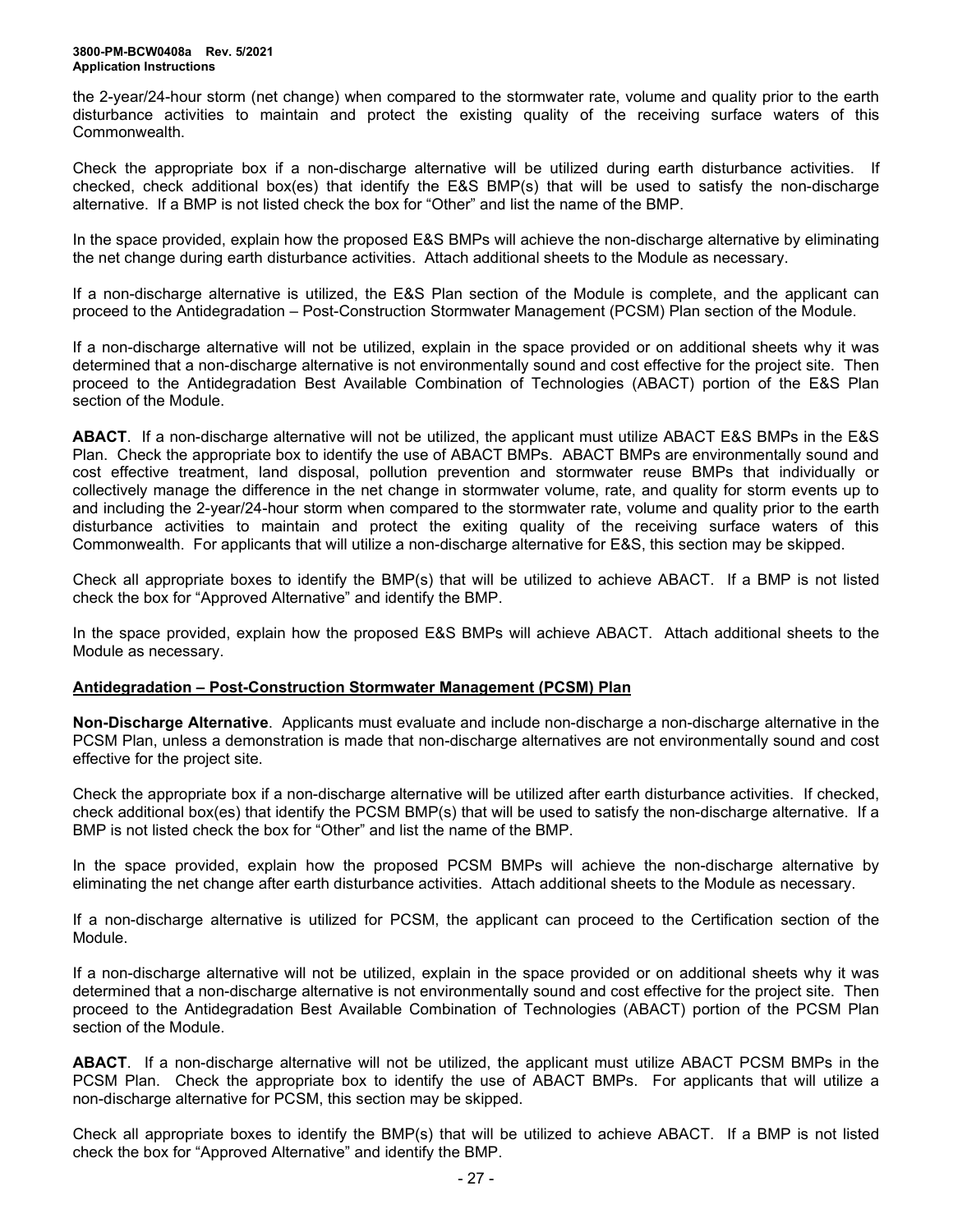In the space provided, explain how the proposed PCSM BMPs will achieve ABACT. Attach additional sheets to the Module as necessary.

### **Certification**

The applicant must certify that the information contained in the Module is true, accurate, and complete. The Module must be signed and dated by the person identified as the applicant in the application. See the Certification for Applicants section of these instructions for additional information.

#### **RIPARIAN BUFFER MODULE 4**

Riparian Buffer Module 4 [\(3800-PM-BCW0406d\)](http://www.depgreenport.state.pa.us/elibrary/GetFolder?FolderID=105480) must be attached to all Individual NPDES Permit Applications when the earth disturbance or project site boundary will extend to within 150 feet of a perennial or intermittent river, stream, creek, lake, pond or reservoir with a designated use of HQ or EV under 25 Pa. Code Chapter 93. Instructions for completing Riparian Buffer Module 4 for Individual NPDES Permits are presented herein.

Enter the name of the applicant, Project Site Name, the receiving surface water name(s), and the receiving surface water use(s) as listed on the application.

### **Applicability Information**

Identify the type of Chapter 102 permit application that is being applied for by checking the appropriate box for either Individual NPDES Permit or Erosion and Sediment Control (E&S) Permit. At a minimum, all applicants subject to Module 4 must complete the remaining portion of the Applicability Information section, the Riparian Buffer or Riparian Forest Buffer Information section, and Certification section.

**Exceptions**. Check the appropriate box(es) to identify if the project meets any of the exceptions identified by 25 Pa. Code § 102.14(d)(1). Attach a separate sheet to the Module describing how the project either in its entirety or partially meets the identified exception(s).

If the project, in its entirety, meets one or more of the exceptions, the applicant can proceed to the Certification section of the Module. If the project partially meets one or more of the exceptions, the applicant must complete the remaining applicable portions of the Module based upon the portion of the project that does not meet an exception.

**Allowed or Allowable Activities**. Check the appropriate box(es) to identify if the project meets any of the allowed or allowable activities identified by 25 Pa. Code § 102.14(f)(2) and 102.14(f)(3). Attach a separate sheet to the Module describing how the project either in its entirety or partially meets the allowable or allowed activity(ies), including the authorization by DEP for the last three activities.

If the project, in its entirety, meets one or more of the allowable or allowed activity(ies), the applicant can proceed to the Certification section of the Module. If the project partially meets one or more of the allowable or allowed activity(ies), the applicant must complete the remaining applicable portions of the Module based upon the portion of the project that does not meet an allowable or allowed activity(ies).

### **Riparian Buffer or Riparian Forest Buffer Information**

1. **Earth Disturbance Activity**.Identify (i.e., Yes or No) if there is an earth disturbance activity within 150 feet of a perennial or intermittent river, stream, creek, lake, pond, or reservoir with a designated use of HQ or EV.

Check the box for No if there is an earth disturbance activity within 150 feet of a perennial or intermittent river, stream, creek, lake, pond, or reservoir with an existing use of HQ or EV. If the answer is No, proceed to question #2.

If the answer is Yes, check the appropriate box to indicate whether a) a 150-foot minimum riparian buffer or riparian forest buffer will be implemented; b) an equivalency demonstration will be conducted; or c) the applicant is seeking a waiver under 25 Pa. Code § 102.14(d)(2). It is noted that waivers are not available to applicants of Individual NPDES Permits, only to applicants of E&S permits. Applicants of Individual NPDES Permits may select only a) (150-foot buffer) or b) (equivalency demonstration), and one must be selected.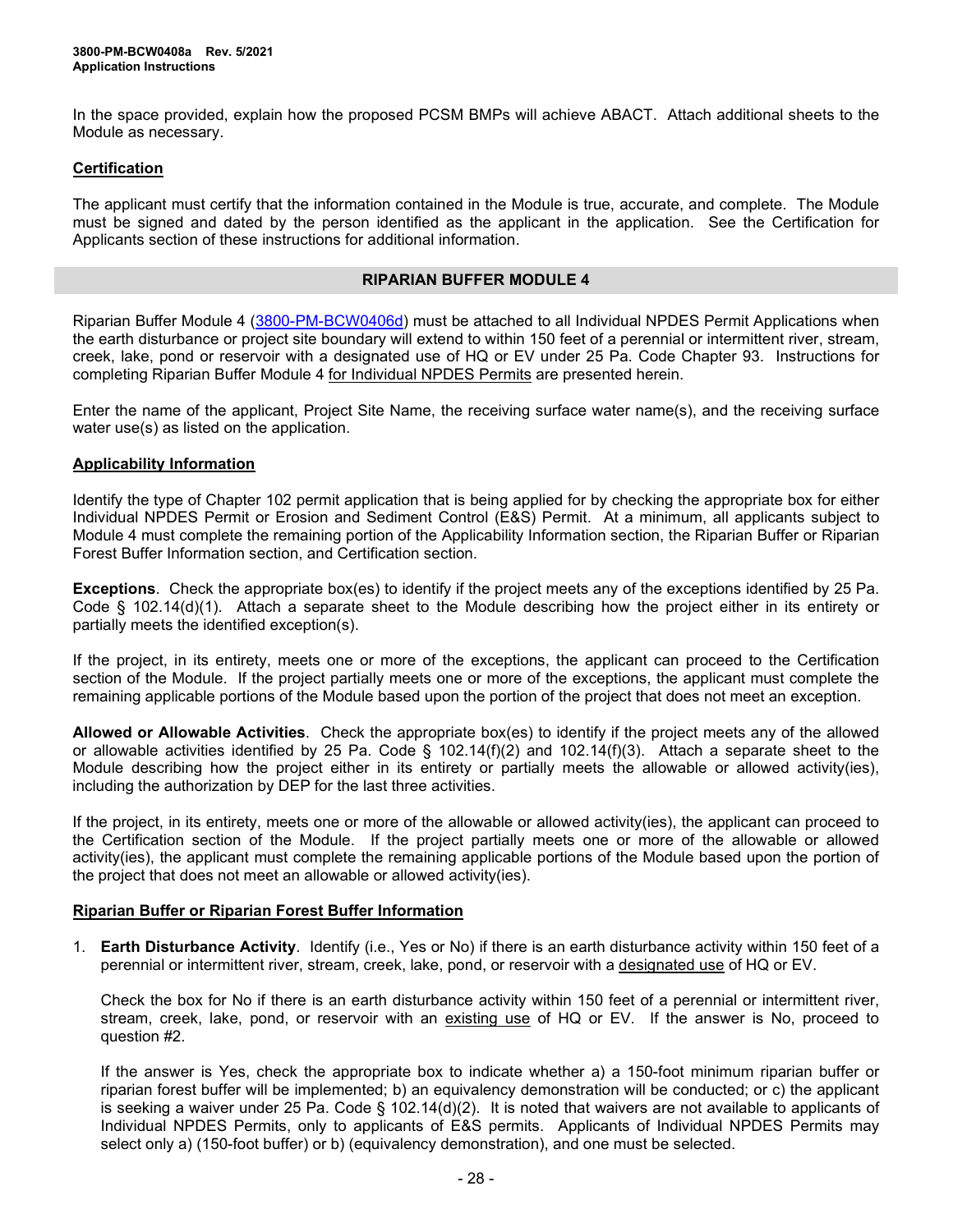If a) (150-foot buffer) is selected, complete all remaining questions  $(2 - 7)$  in this section, and proceed to the Certification section of the Module.

If b) (equivalency demonstration) is selected, complete question 2 in this section, and proceed to the Equivalency Demonstration section of the Module. The equivalency demonstration is for a riparian buffer unless stated otherwise in question #2.

If c) (waiver) is selected by an applicant of an E&S Permit, complete question 2 in this section, and proceed to the Waiver Request section of the Module (do not complete the Equivalency Demonstration or Riparian Forest Buffer Offset Information sections).

2. **Project Site Location**. Identify (i.e., Yes or No) if the project site is within 150 feet of a perennial or intermittent river, stream, creek, lake, pond, or reservoir with a designated use of HQ or EV and the use is not being attained (i.e., the water is impaired).

If the answer is No, proceed as directed in question #1.

If the answer is Yes, check the appropriate box to indicate whether a) a 150-foot minimum riparian forest buffer will be implemented (maintained, converted, or established); b) an equivalency demonstration will be conducted; or c) the applicant is seeking a waiver under 25 Pa. Code § 102.14(d)(2). It is noted that waivers are not available to applicants of Individual NPDES Permits, only to applicants of E&S permits. Applicants of Individual NPDES Permits may select only a) (150-foot riparian forest buffer) or b) (equivalency demonstration), and one must be selected.

If a) (150-foot buffer) is selected, complete all remaining questions  $(3 - 7)$  in this section, and proceed to the Certification section of the Module.

If b) (equivalency demonstration) is selected, proceed to the Equivalency Demonstration section of the Module. The equivalency demonstration is for a riparian forest buffer.

If c) (waiver) is selected by an applicant of an E&S Permit, proceed to the Waiver Request section of the Module (do not complete the Equivalency Demonstration or Riparian Forest Buffer Offset Information sections).

- 3. **Species**. Identify the species of vegetation that will be planted in order to implement the riparian buffer or riparian forest buffer. Attach additional sheets as necessary to the Module. A planting plan must be included as part of the PCSM Plan.
- 4. **Buffer Widths**. Identify the average minimum widths, in feet, of Zones 1 and 2 in the space provided.
- 5. **Buffer Length**. Identify the linear length, in feet, of the implemented riparian buffer or riparian forest buffer.
- 6. **Management Plan**. If a riparian forest buffer will be implemented a riparian forest buffer management plan must be part of the PCSM Plan, in accordance with 25 Pa. Code § 102.14(b)(4). Check the appropriate box if the management plan has been included in the PCSM Plan.
- 7. **Protection**. A riparian buffer or riparian forest buffer must be protected in perpetuity in accordance with 25 Pa. Code § 102.14(g). Identify how the riparian buffer/riparian forest buffer will be protected by checking the appropriate box.

#### **Equivalency Demonstration**

Check the appropriate box to identify that Worksheets 12 and 13 from DEP's BMP Manual and Worksheets 14 and 15 from DEP's Riparian Buffer or Riparian Forest Buffer Equivalency Demonstration (Document ID No. 310-2135-002) have been completed and are attached to this Module and demonstrate that proposed PCSM BMPs will provide equivalent or better pollutant load reductions as a riparian buffer or riparian forest buffer.

Check the appropriate box to identify that the Checklist for Functional Equivalency of Riparian Buffers and Riparian Forest Buffers as contained in DEP's Riparian Buffer or Riparian Forest Buffer Equivalency Demonstration (Document ID No. 310-2135-002) is attached to this Module. In addition to this checklist, the applicant must explain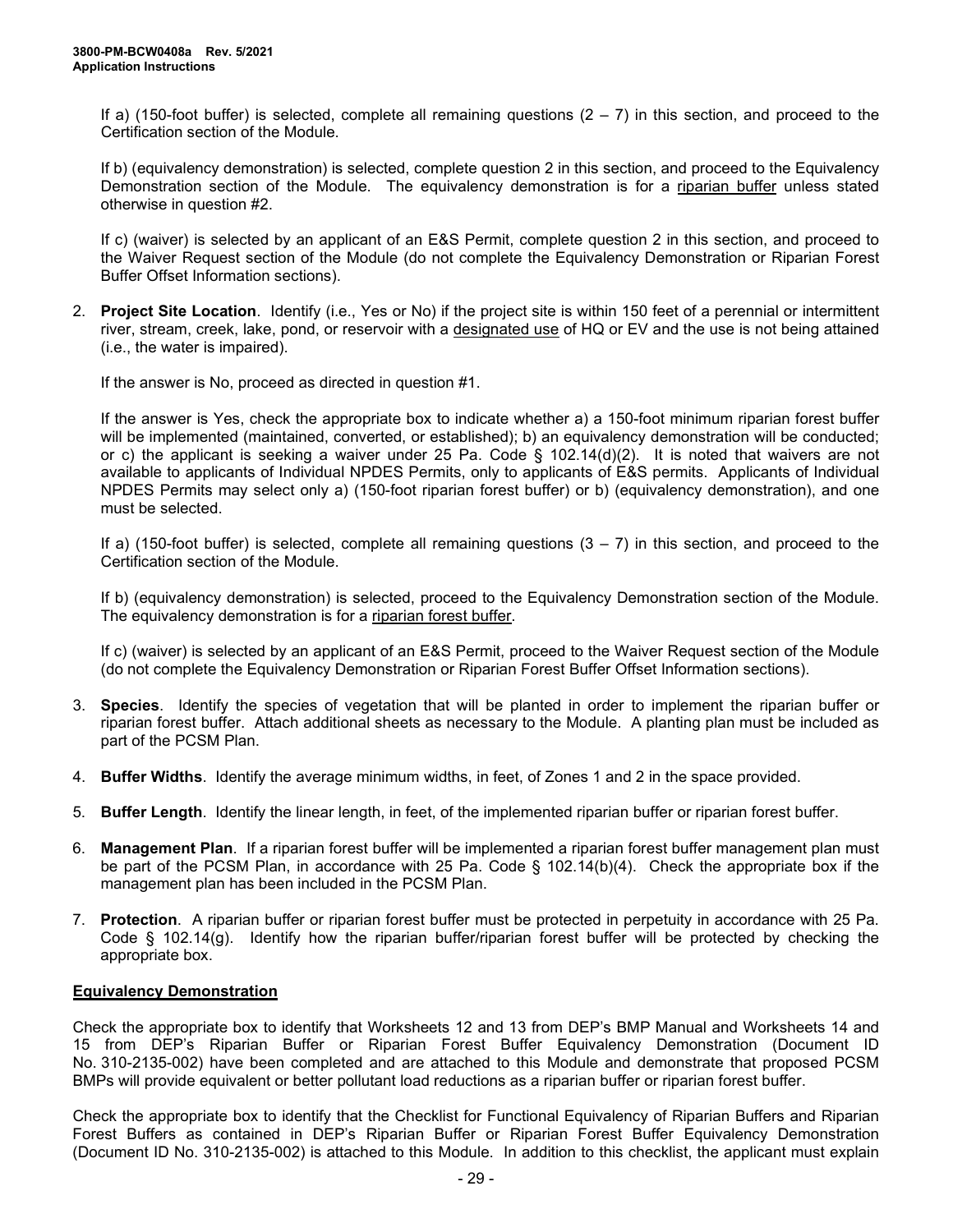how the proposed BMPs meet the functional equivalency of a riparian buffer or riparian forest buffer and attach the explanation to this Module.

Check the appropriate box to identify if there will be any earth disturbance within 100 feet of a surface water (including wetlands). If the answer is Yes, the applicant must complete the Offset Information section of this Module. If the answer is No, the applicant can proceed to the Certification section of this Module.

## **Riparian Forest Buffer Offset Information**

- 1. **Area of Offset**. The amount of earth disturbance within 150 feet of a perennial or intermittent river, stream, creek, lake, pond, or reservoir must be offset at a ratio of 1:1. Identify the required amount of area to be offset, in acres. This area must be identified on a PCSM Plan Drawing.
- 2. **Proposed Offset**. Identify the proposed amount of offset area, in acres. This area must be identified on a PCSM Plan Drawing.
- 3. **Ch. 93 Drainage List – Project Site**. List the Chapter 93 Drainage List (A Z) where the perennial or intermittent river, stream, creek, lake, pond, or reservoir with a designated use of HQ or EV and the project site is located.
- 4. **Ch. 93 Drainage List – Offset Site**. List the Chapter 93 Drainage List (A Z) where the offset buffer will be established. Note that under Act 162, offset sites must be in the same drainage list and as close as possible to the project site.
- 5. **Offset Property Owner**. In the space provided identify the property owner(s) of where the offset riparian forest buffer will be located.

Check the appropriate box to identify that the authorization to implement the offset riparian forest buffer has been provided by the property owner(s) of where the offset riparian forest buffer will be implemented has been attached to this Module.

Check the appropriate box to indicate that a plan drawing showing the location and extent of the riparian forest buffer and an implementation plan are attached to this Module.

- 6. **Species**. Identify the species of vegetation that will be planted in order to implement the riparian buffer or riparian forest buffer. Attach additional sheets as necessary to the Module. A planting plan must be included as part of the PCSM Plan.
- 7. **Buffer Widths**. Identify the average minimum widths, in feet, of Zones 1 and 2 in the space provided.
- 8. **Buffer Length**. Identify the linear length, in feet, of the implemented riparian buffer or riparian forest buffer.
- 9. **Management Plan**. If a riparian forest buffer will be implemented a riparian forest buffer management plan must be part of the PCSM Plan, in accordance with 25 Pa. Code § 102.14(b)(4). Check the appropriate box if the management plan has been included in the PCSM Plan.
- 10. **Protection**. A riparian buffer or riparian forest buffer must be protected in perpetuity in accordance with 25 Pa. Code § 102.14(g). Identify how the riparian buffer/riparian forest buffer will be protected by checking the appropriate box.

### **Waiver Information**

Waivers of riparian buffer or riparian forest buffer requirements is only applicable to E&S Permits (individual or general). If a person is applying for an Individual NPDES Permit this section is not applicable.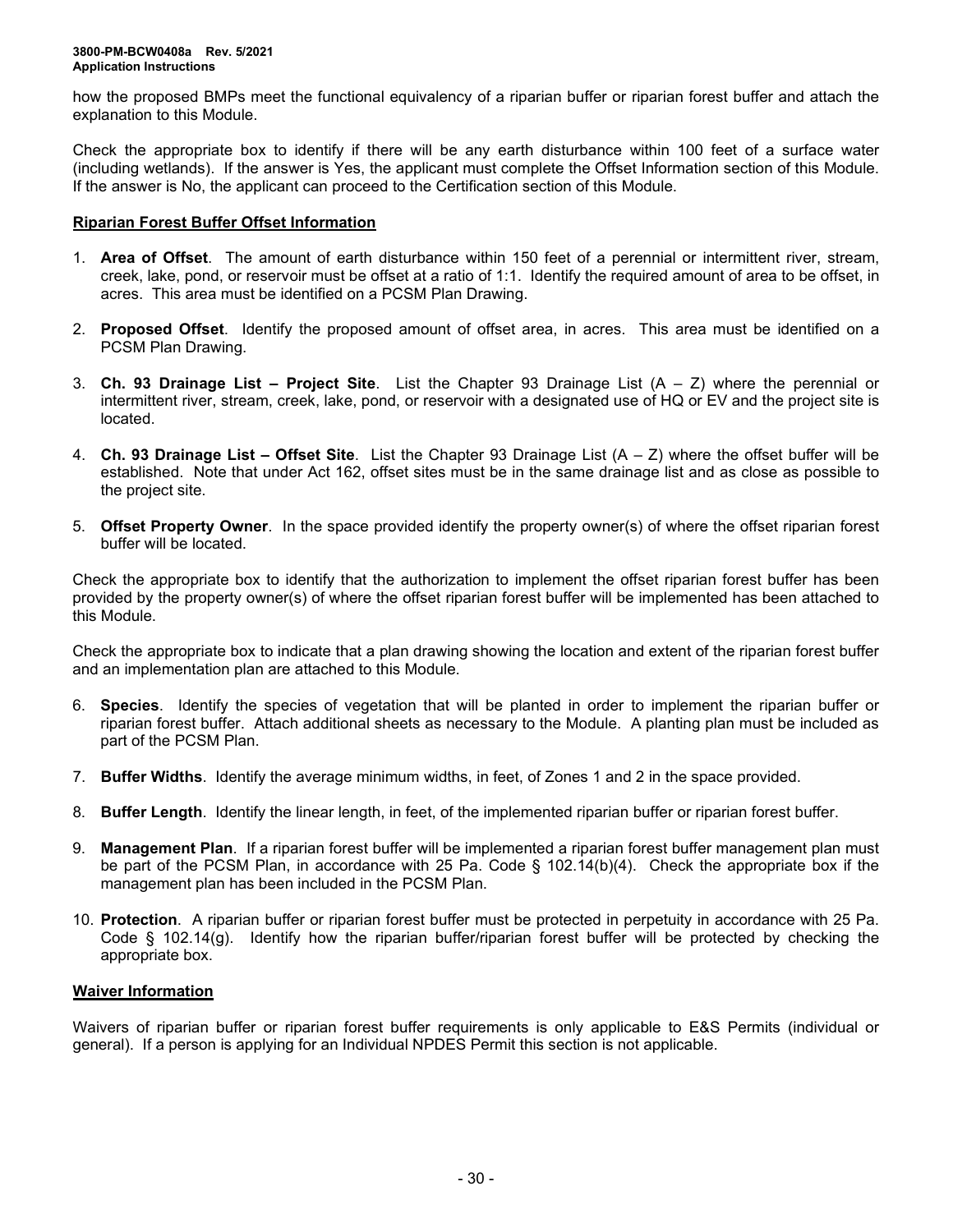## **Certification**

The applicant must certify that the information contained in the Module is true, accurate, and complete. The Module must be signed and dated by the person identified as the applicant in the application. See the Certification for Applicants section of these instructions for additional information.

### **APPLICANT'S CHECKLIST**

To ensure the application is complete, DEP provides a checklist (3800-PM-BCW0408c). This completed checklist must be submitted with the completed application form.